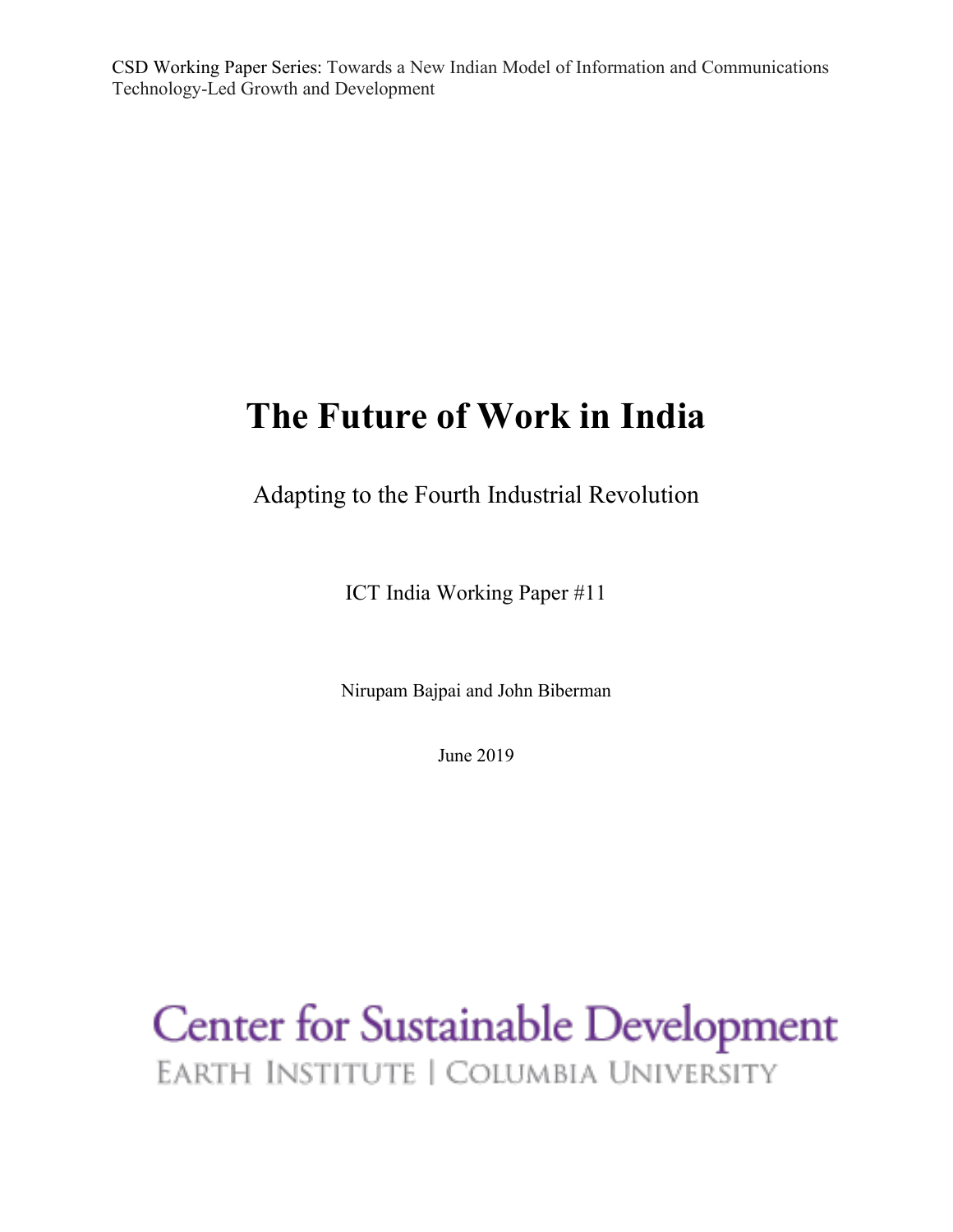### **Executive Summary**

Since 1991, India has undergone a series of economic reforms that have accelerated its integration into the global economy. Reduced trade barriers, removal of barriers to foreign investment, and simplified regulations helped bring India into an age of rapid, service sectorled growth. However, the gains from this breakout have not reached every Indian. Inequality continues to widen, as a freer market has exacerbated existing class divisions in income, wealth, and access to skills and capital.

These social challenges have been the hallmarks of India's transition into the digital economy, in which ICTs have enabled commerce and opportunity to pour in from around the globe at the cost of opportunity and social mobility for India's most excluded citizens. Inequality and social prejudices prevent these groups from gaining the literacies and technical competencies necessary to participate in the formal sector of this new economy. For more than 80 percent of workers without access to formal employment, a shadowy and unproductive informal sector remains as the only source of income, testifying to a much higher rate of unmeasured unemployment among those seeking to profit to the fullest from their abilities in a way that headline statistics do not show.

As India has continued its transition into the digital economy, a new technological revolution is starting which, in the long term, will revolutionize the future of work and the nature of the economy. In the modern digital economy, machines are capable of automating simple and predictable tasks, but humans fill in to bring the nuance, complexity and creativity our technology cannot yet provide. Yet new advances in computing power, the growing ubiquity of internet-connected devices, and algorithms which mimic the cognitive processes of human thought are building a world in which complex and unpredictable processes can be automated through the sheer weight of predictive data. In the process, work tasks currently seen as reserved for humans can increasingly be ceded to machines, threatening to upend paradigms of employment in place throughout human history.

India would appear vulnerable to these tectonic changes, as a large share of its economy is already vulnerable to automation through technologies already widely available. However, in the next few decades, India is unlikely to experience significant job loss from automation. Labor costs are low enough that implementing the expensive infrastructure and systems required to facilitate automation does not make economic sense, especially in the informal sector where the vast majority of individuals work. These technologies may, however, eliminate jobs that have served as traditional ladders for social mobility in a time of inequality. They will also elevate the digital platform economy into a position of dominance, requiring labor reforms to address the unforeseen challenges that result.

Moving forward, India should develop a framework for formal protections in the emerging digital gig economy, which straddles the formal and informal sectors. Education initiatives promoting reskilling and upskilling should be expanded, as lifelong learning becomes more and more important for adapting to changing realities in the labor market. Finally, the government should consider policies to redistribute gains from technology and incentivize advances in the fields that reflect India's development priorities.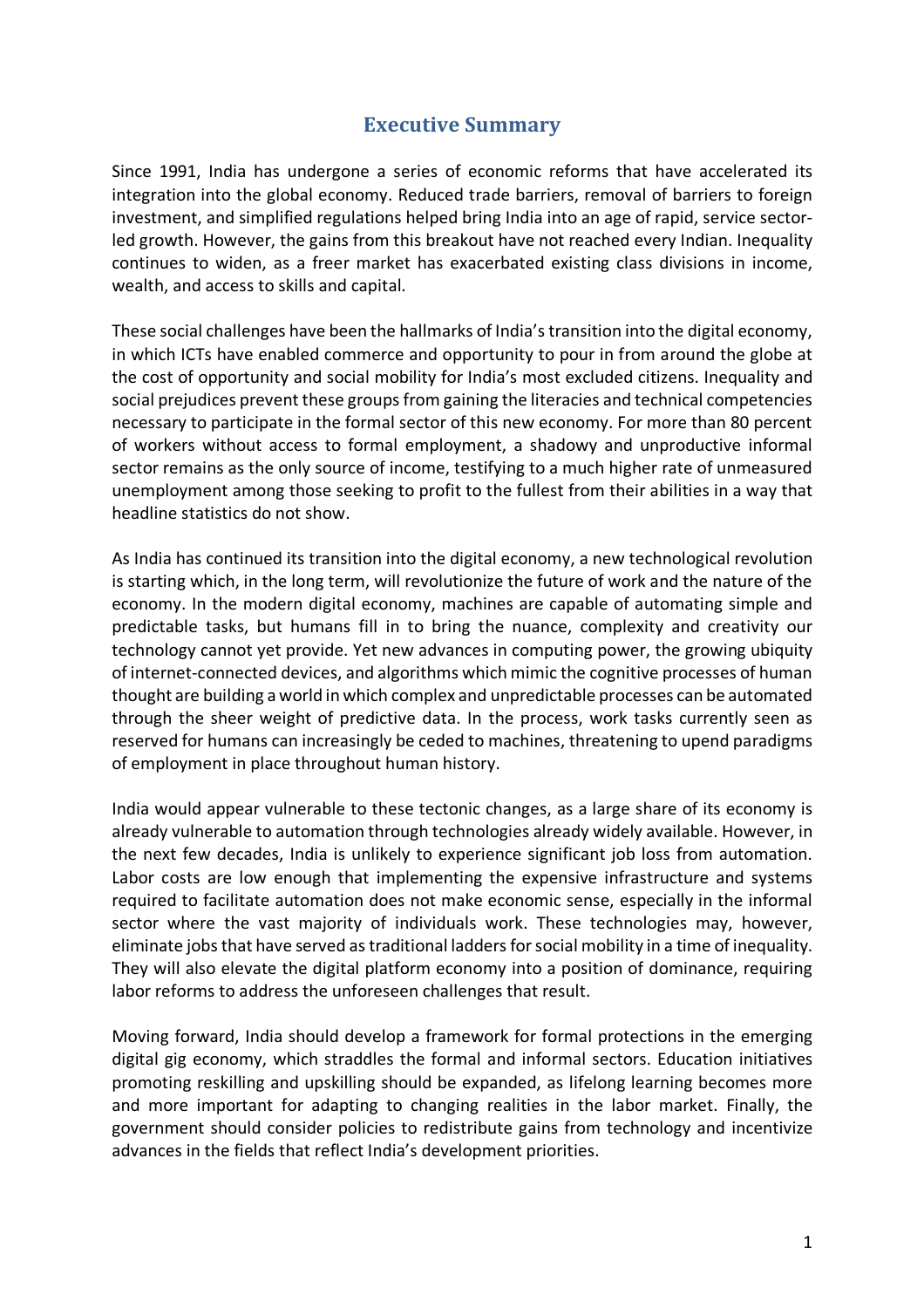## **Historical Context**

#### **Economic Crisis and Reform**

In the year 1991, India found itself teetering on the brink of a catastrophic economic crisis. For decades, the national economic development plan had placed its emphasis on industrialization through import substitution and the promotion of cottage industries. In addition to these protectionist measures, cumbersome business regulations pushed by a bloated public sector undermined the growth of entrepreneurship and private enterprise, and unwieldly five-year plans blunted the state's ability to respond nimbly to changing global circumstances. While growth was not high, India had successfully insulated itself from the international currents that could potentially derail the postcolonial nation's dreams of wealth, development, and equality. Or so the government thought.

The sum effect of these measures was to make India far less globally competitive than its South and East Asian neighbors in a newfound era of globalization. With the fall of the Berlin Wall and the end of the Cold War came a concurrent erasure of the barriers that had become entrenched around two competing global ecosystems. Alongside this sea change in the international political and economic landscape came a wave of disruption, as the parameters that had defined global trade for over forty years shifted beneath the world's feet. In the case of India, which had embraced an economic model that had hollowed out the ability of its industries to compete on the world stage, these changes threatened drastic consequences. Paradoxically, the policies underlying India's import substitution industrialization strategy instead caused imports to soar by undercutting domestic competitiveness. The Gulf War exacerbated the emerging balance of payments problem that resulted as foreign oil became more expensive and exports dried up. By mid-1991, the government was having difficulty paying its foreign debts, the currency was in freefall, and foreign exchange reserves had nearly vanished. At one point, the Reserve Bank of India pledged 47 tons of gold to the Bank of England to secure an emergency loan from the IMF, only to have the van carrying the gold break down on its way to the airport.<sup>1</sup> Truly, the economic situation seemed to have hit rock bottom.

Help came in the shape of a raft of reforms introduced by Prime Minister Narasimha Rao in collaboration with Finance Minister Manmohan Singh, a future Prime Minister himself. The reforms kicked off with a formal 20% devaluation of the currency, which, while drawing domestic ire for apparently caving into foreign demands, patched India's balance of payments issues long enough to address broader structural issues. Gradually, the measures which had brought an unstable macroeconomic regime to the point of collapse were dismantled. Tariffs and duties were lowered, state monopolies were dissolved, barriers to foreign investment were lowered, and the vast and confusing system of permits, licenses, regulations and red tape surrounding private enterprise collectively known as the License Raj was taken apart.

With these far-reaching reforms came a new era of rapid growth for India and a simultaneous change in international perceptions about the country's economic dynamism.

 <sup>1</sup> https://economictimes.indiatimes.com/news/economy/finance/when-47-tonnes-of-gold-was-in-the-middleof-road/articleshow/59447917.cms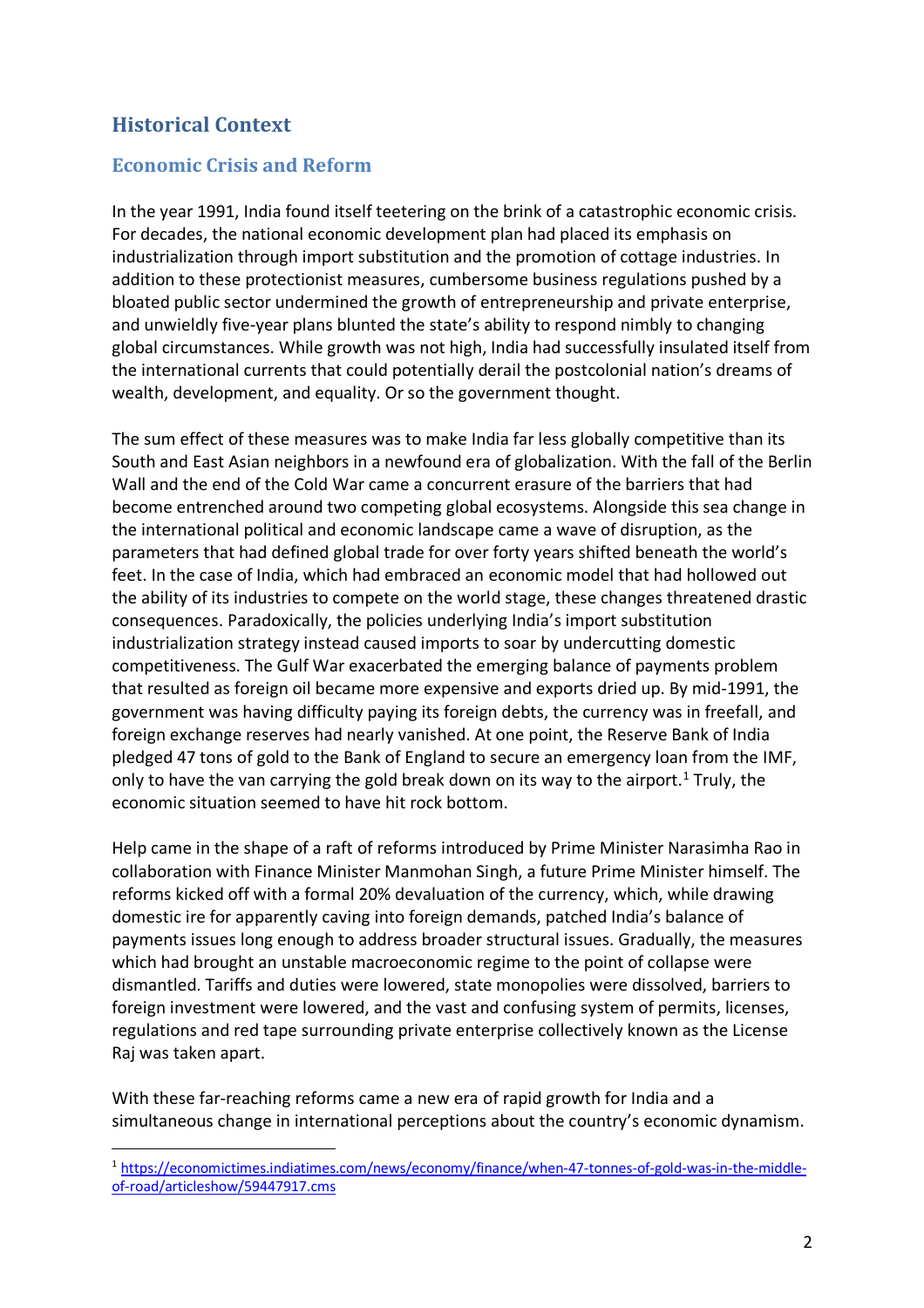Whereas India's prior stagnation had previously and lazily been attributed to amorphous cultural aspects, India was instead on the way to proving itself as a rapidly growing, rising economic power, a critical cog in the machinery of an emerging global economy and an indispensable engine of growth. From a mere 1.06% in 1991, GDP growth skyrocketed to an average annual rate of 7%. Growth has not dropped below 4% at any point since reforms were initiated, and reached a high of 10.3% in 2010. India has continued to liberalize over these intervening decades, albeit in fits and starts, and according to former RBI Governor Raghuram Rajan, additional structural reforms could firmly place India on a 10% annual growth trajectory.2

The principal driver of this growth has been the breakout of the service sector. As global businesses operated in an era of globalization made possible not just by tectonic changes in international politics, but also the introduction of revolutionary new Information and Communications Technologies (ICTs), India revealed itself as one of the world's most competitive providers of global business services. Initially, India's comparative advantage in providing these services was due to its use of English as an official language and its low labor costs; liberalization merely allowed foreign companies which had once been blocked from operating in India to take advantage of these existing conditions. The first participants in the Indian IT revolution were largely only given responsibility for back office work, to be completed while main offices in the West were closed for business. Since then, major industrial clusters have emerged around these IT hubs, and academic specialization in the STEM fields providing graduates with quality work opportunities has skyrocketed.<sup>3</sup> These developments have broadened the labor force's involvement in the global economy while deepening it by propelling Indian workers up the value chain to take responsibility for more lucrative, higher skilled tasks.

India has charted a largely unprecedented course as a developing country by largely bypassing the manufacturing stage of export-oriented industrialization in favor of servicesled growth. Over the past decade, the services sector has been responsible for 63% of India's economic growth.4 Today, the service sector isn't just the largest contributor to the Indian economy and the employer of 28% of the Indian workforce.<sup>5</sup> It is also the fastest growing services sector in the world. One of the main drivers for this has been explosive growth in outsourcing and IT-enabled services, with India now hosting 55% of the 190 billion USD global services sourcing industry.<sup>6</sup> With 75% of global digital talent, increasing levels of education specifically in IT fields have also made Indian work in the field more innovative and competitive, pushing numerous international IT firms to build innovation centers in India to take advantage of this new fountain of human capital. IT can be expected to continue leading growth in the service sector, and by extension in the Indian economy, with expected 7-9% annual growth rates through the near future.<sup>7</sup>

<sup>&</sup>lt;sup>2</sup> https://www.cnbc.com/2018/03/19/indias-economy-needs-to-grow-10-percent-former-imf-chief-economist.html

<sup>&</sup>lt;sup>3</sup> https://academiccommons.columbia.edu/doi/10.7916/D8H1319M

<sup>4</sup> https://www.ilo.org/wcmsp5/groups/public/---asia/---ro-bangkok/---sronew\_delhi/documents/publication/wcms\_631296.pdf

<sup>5</sup> 6 https://www.ciiblog.in/indian-services-sector-multi-trillion-dollar-opportunity-for-global-symbiotic-growth/

<sup>6</sup> https://www.ibef.org/industry/information-technology-india.aspx

<sup>7</sup> https://economictimes.indiatimes.com/tech/ites/indian-software-services-sector-to-grow-7-9-in-fy19 nasscom/articleshow/62995685.cms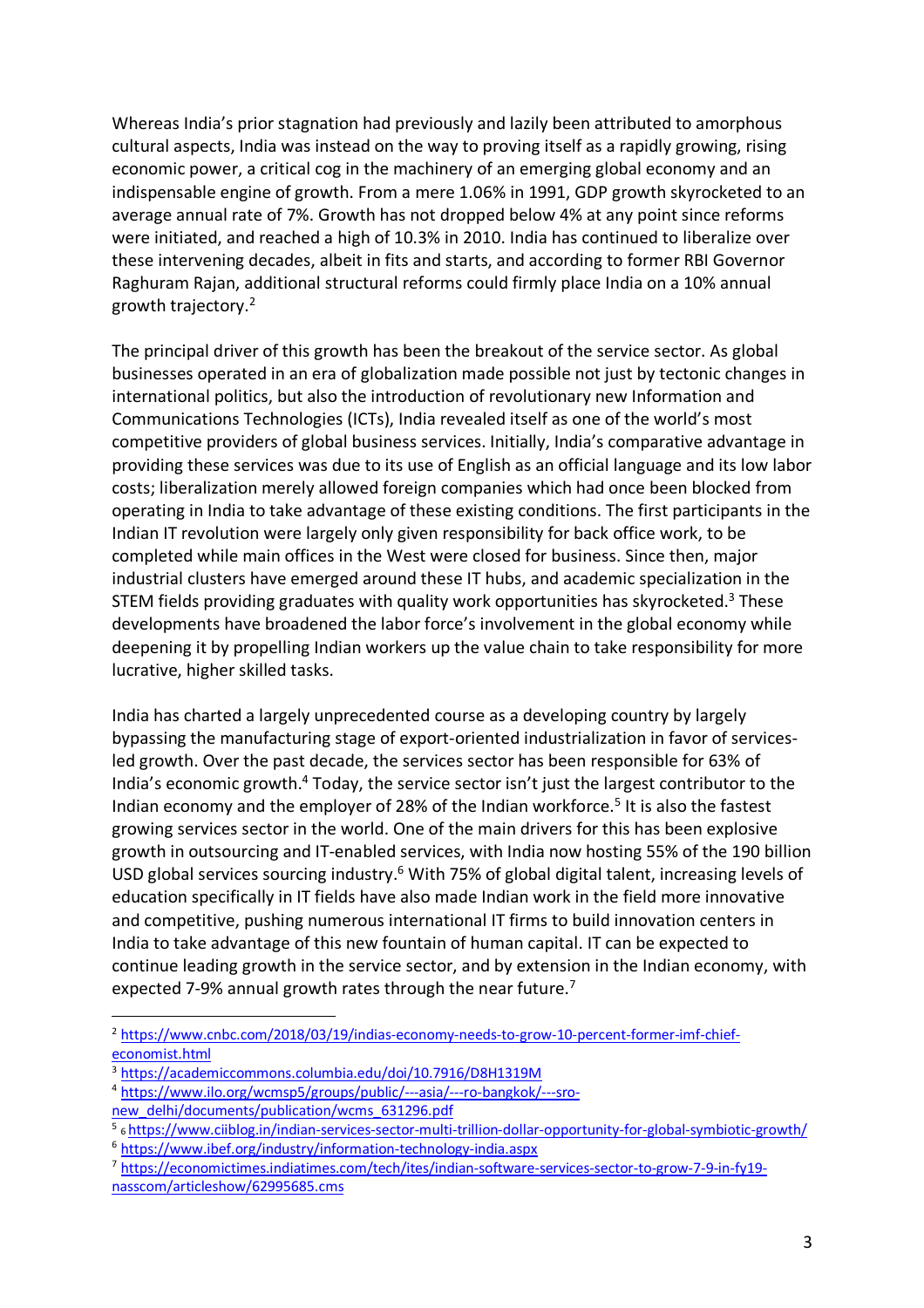#### **The Third Industrial Revolution**

In retrospect, the sweeping changes that India experienced in the wake of its economic liberalization were a harbinger of the country's entry into and participation in the Third Industrial Revolution. While the Industrial Revolution conventionally refers to the emergence of new manufacturing techniques in the early 19<sup>th</sup> century, it should perhaps more accurately be seen as the series of economic and societal transformations resulting from the introduction and application of new technological innovations. Of particular importance are the so-called General Purpose Technologies (GPTs), named as such for their broad and transformative potential applications across all fields In aggregate, and especially through their spillover effects, GPTs generate the economic impact that can define an era.

To provide an idea of the caliber of impact that GPTs can have, the most important GPTs in the prehistoric world were the domestication of crops and livestock, the invention of writing, and the wheel. The eponymous Bronze and Iron Ages take their names from the invention of smelting techniques which, following their spread throughout the world, generated enough impact to name entire eras of human civilization after them. During the First Industrial Revolution, the steam engine was the key innovation that allowed for the development of mass manufacturing through the factory system, mass transportation via railroads and shipping, and an economic boom which produced history's most powerful and influential middle class up until that point. Later on, electrification and internal combustion ushered in the Second Industrial Revolution around the turn of the 20<sup>th</sup> Century, which produced a boom in information sharing, manufacturing, and globalization which lasted until the outbreak of World War One.

The Third Industrial Revolution (3IR), also called the Digital Revolution, has been an age of computerization. Digitization accelerated the ability of our technology to communicate with itself, leading to the first viable computers, then electronics at increasingly small and more sophisticated scales. These scientific and engineering developments laid the groundwork for an era of digitization and digital record keeping which revolutionized the capacity of technology to spread and exchange information. Digital systems enabled globalization to spread an order of magnitude more rapidly than the analog ones they had replaced. By fusing information and communications technology, the Digital Revolution enabled the invention of the internet, the mobile phone, and other key innovations in the field of electronics and telecommunication which, together, made our planet feel smaller than ever.

#### **Continuing Challenges**

Liberalization may have cut through the red tape that held back the Indian economy, but it did so as a double-edged sword. Namely, the high levels of growth which India has experienced have not been shared in by all levels of society. Much of the growth which has occurred has resulted from higher consumption by the wealthy, as income inequality between the top and bottom 10% of the population doubled in the decade following initial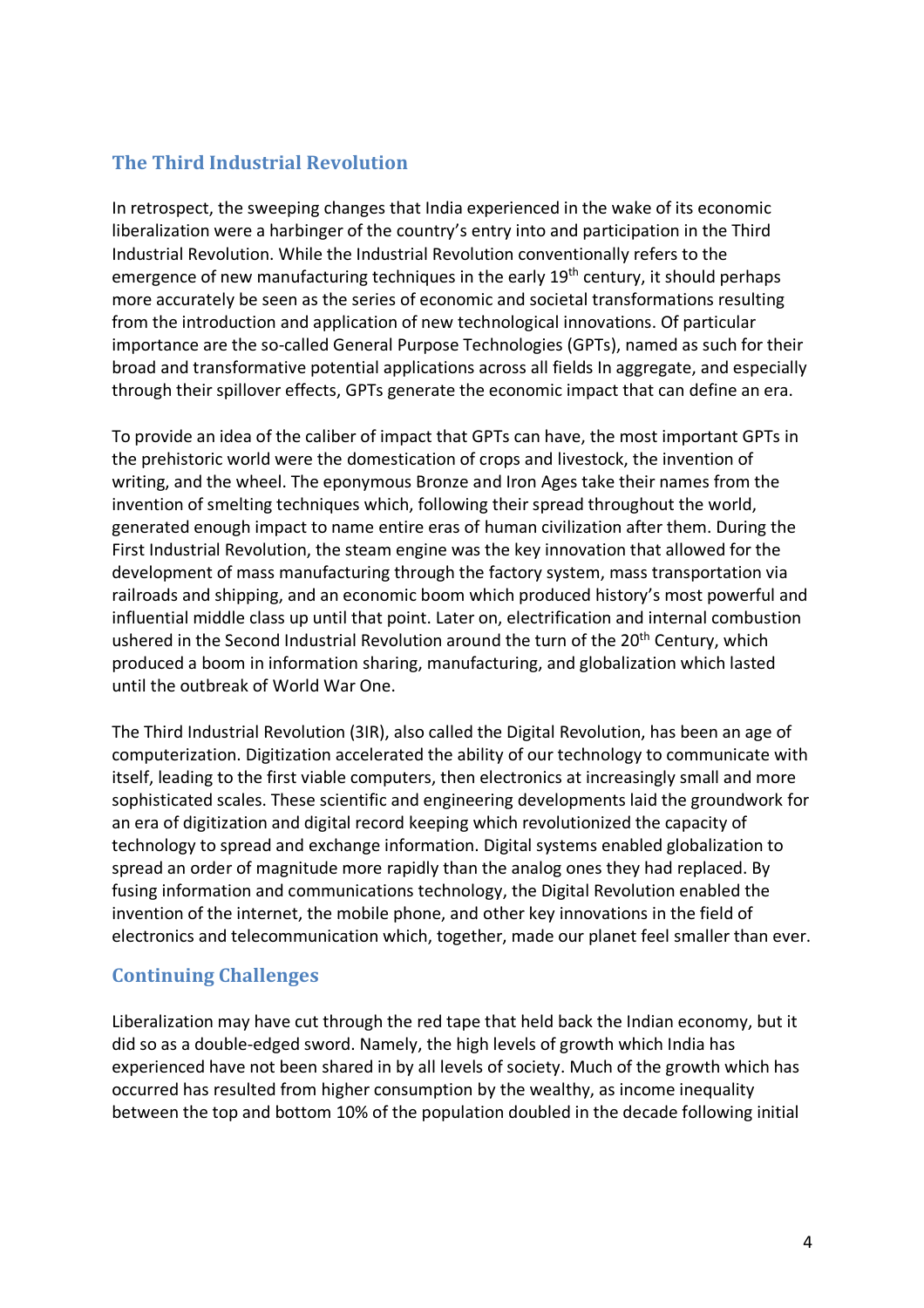reforms.<sup>8</sup> Although the government recently announced that all of India's villages have been electrified, 240 million Indians remain without power, and only 25% have access to the internet.<sup>9</sup> The flip side of this lack of inclusive growth has been a corresponding lack in social protections, or intentional policymaking to address the growing divide between rich and poor. Against this backdrop, the rise of the services sector has been a silver lining in at least one way, as the middle-skill occupations that form the backbone of the services sector such as secretarial work, clerking, and call centers have paved a robust pathway into the middle class. For those who still see in India a land of opportunity, such pathways to social mobility must be broadened in conjunction with expanding social protections for those both in and out of work at all socioeconomic levels.

The services sector may have been responsible for nearly 2/3 of India's growth over the past ten years, but it has not made nearly as great of a dent in India's lack of quality employment, having only contributed to 25% of hiring over the same period. In fact, despite an economy which has produced impressive topline statistics, India has fallen far short of creating enough jobs to keep up with population growth. Out of eight million people joining the workforce every year, fewer than two million jobs are created annually. The remaining 80% of the workforce ends up in the informal sector of India's dual economy, where workers can expect minimal income, little to no social protection, lack of guarantees such as a contract, and a frequently unsafe working environment. The low levels of productivity in the informal sector, which are both a cause and an effect of the lack of capital available in informal enterprise, are also symptomatic of an economy which has failed to create meaningful opportunities for all its citizens. While record rates of unemployment have made headlines in recent years, $10$  the official unemployment crisis is but the tip of the iceberg for a much greater employment crisis in which educated youth from reasonably well-off households are the only members of the workforce deemed capable of finding good jobs in the organized sector. $11$ 

In the modern Indian economy, the groups effectively excluded from the labor force are those for whom discrimination, especially marginalization along social or cultural lines, serves as a barrier to developing either the social networks or the necessary technical skills to participate. This situation is particularly prevalent for women, religious minorities, and members of Scheduled Castes or Tribes (SC/STs), especially in rural areas. Despite the apparent ubiquitous presence of electronic and digital technology in everyday life, less than 30% of India's internet users are women, and only 14% of rural women own a mobile phone.12 Low accompanying levels of literacy and education are reinforced by the norms of a patriarchal society which encourages gendered divisions of labor that further exclude women from the workforce while promoting beliefs that they are ill-suited to hold technical jobs. For SC/STs and religious minorities, similar literacy, education, and social network

 <sup>8</sup> https://timesofindia.indiatimes.com/india/Indias-income-inequality-has-doubled-in-20 years/articleshow/11012855.cms

<sup>9</sup> https://money.cnn.com/2018/04/30/news/india/india-electricity-villages-modi/index.html

<sup>10</sup> https://www.hindustantimes.com/india-news/unemployment-rate-highest-in-45-years-touches-6-1/story-VOxt06G3gCHFXkTf5DUv0J.html?fbclid=IwAR1yFP5iO72q2l8HDpdKxCAgxgBni4T\_H64wdwAab-22DDDXBDPmNdrseAI

<sup>11</sup> http://www.ihdindia.org/sarnet/books/IEG\_2016\_ES.pdf

<sup>12</sup> https://economictimes.indiatimes.com/tech/internet/only-29-female-internet-users-in-india-unicefreport/articleshow/62027590.cms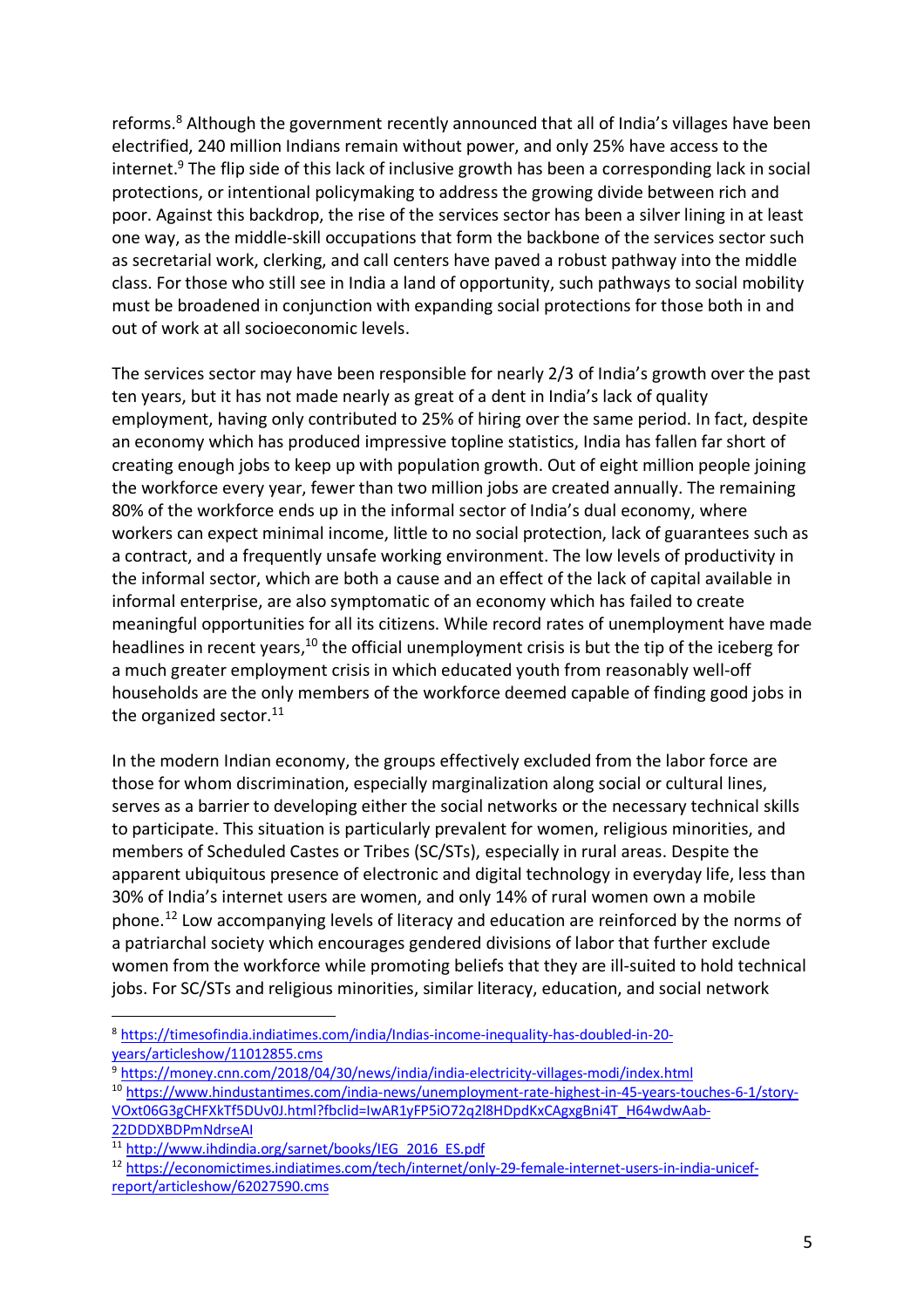challenges constrain the ability of these communities to gain the skills and opportunities necessary for economic mobility. As technological competence becomes increasingly important not just for work opportunities, but even for accessing basic public goods and services, India's socioeconomic digital divide will only complicate efforts to promote an equal, just and inclusive society.

A final characteristic of Indian growth in the 3IR has been its rejection of the labor-intensive small-scale industrialization of the past, characterized by the village-level cottage industries movement promoted by figures such as Gandhi, in favor of capital-intensive growth led by major national and international firms. This shift is reflected in India's poor employment statistics, even in an era of rapid growth. The foreign investment which liberalization promoted starting in 1991 only widened an already existing productivity and competitiveness divide between small and large enterprises. Major foreign companies could afford the capital investments necessary to take advantage of the latest technologies, while cottage industries were unable to do so. Over time, this has resulted in a consolidation of the formal sector within these larger companies at the expense of cottage industry, and especially at the expense of rural economies.

While the highly labor-intensive informal sector would seem to refute the decline of laborintensive work, unorganized labor is in fact far more symptomatic of hidden, unmeasured unemployment among India's lower classes. Due to its fragmented status and lack of access to capital, the informal sector lacks the scale and leverage necessary to adopt more advanced technologies that could increase labor productivity and yield financial and quality of life benefits for its workers. Among the 80% of the workforce engaged in the unorganized sector, two-thirds work in enterprises without access to electricity, using manual labor in the age of the robot. 58% of enterprises within the unorganized sector have less than ten workers, and a full third of informal workers are "reluctant entrepreneurs" who are selfemployed in highly labor-intensive fields because they have no other choice.<sup>13</sup>

 <sup>13</sup> http://www.pooreconomics.com/chapters/9-reluctant-entrepreneurs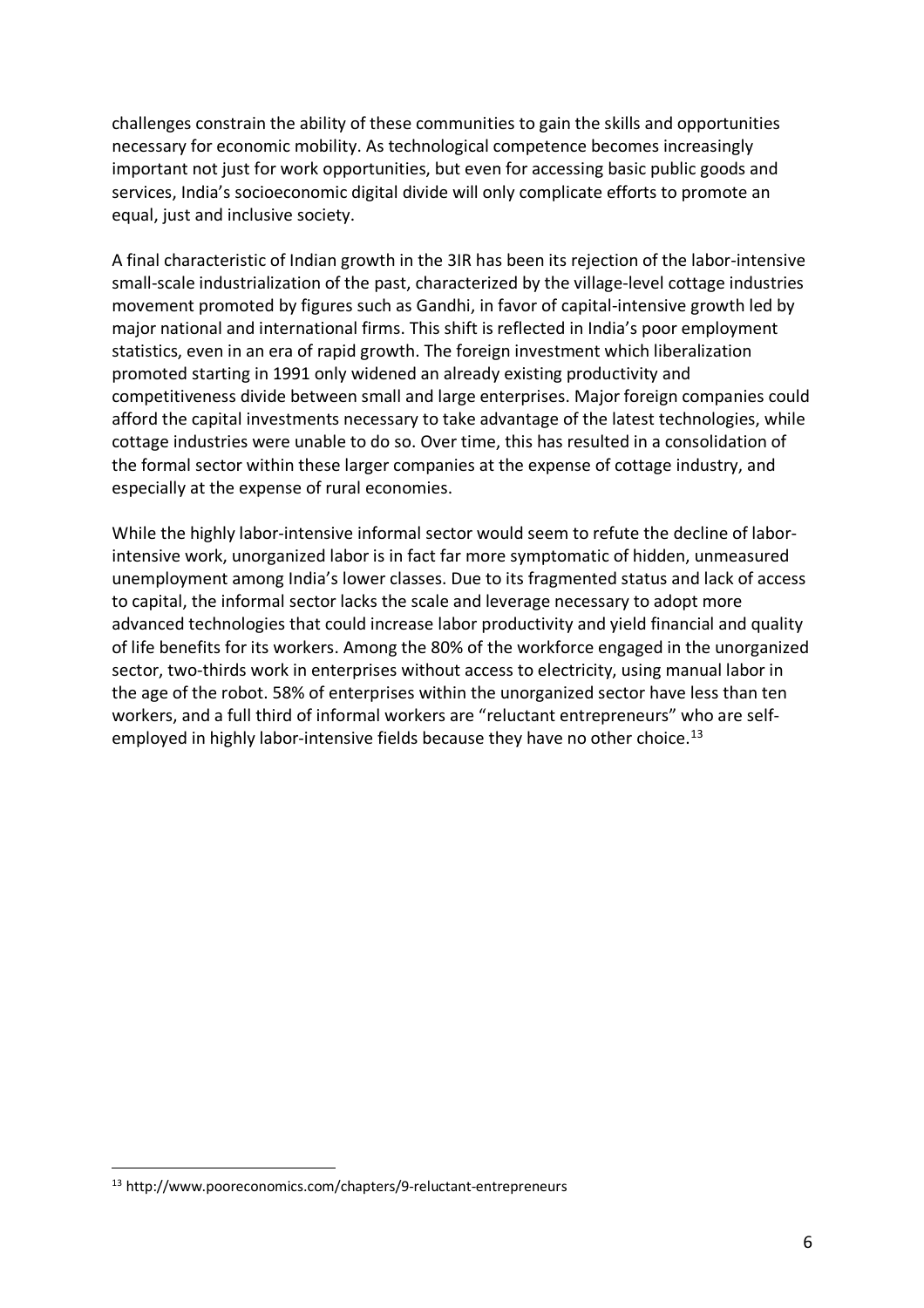

#### **The Fourth Industrial Revolution**

The global 3IR economy was characterized by the widespread adoption and implementation of computing, telecommunication, and electronics, enabling globalization through the virtual elimination of barriers to information and of distance as an impediment to communication. These technologies generated tremendous incremental improvements in the context of an analog world, representing another discrete step in the history of industrialization from manual individual workmanship and direct in-person delivery of services to mass communications and the automation of simple and predictable tasks through basic electronics. By democratizing the production of information, 3IR technologies have also been in part responsible for tremendous social upheaval, with the abilities of social movements to organize, communicate, and mobilize greater than ever before.

The Fourth Industrial Revolution (4IR), which covers the emergence of technologies ranging from machine learning, artificial intelligence, autonomous transportation and cloud computing, has yielded a sea change in economic history by permanently altering the relationship between man and machine. Prior disruptive technologies, from the steam engine to the internet, had heightened the ability of humans to produce goods and services by automating the low-level skills and tasks inherent in that production while leaving people in charge for higher-order management and creative direction. On the other hand, 4IR technologies could cut us out of the equation by doing the thinking for us. In the 4IR economy, which some commentators have referred to as Industry 4.0 or the Second Machine Age, human-designed digital processes will gain the ability to learn from and perfect themselves through constant iterative interaction with data coming from and shared with more sources than ever before. In doing so, through the sheer weight of data provided to them, machines will gain an ability to interact with fluid and unpredictable situations that has long been reserved for human operators, designers and managers. This could leave humans responsible only for tasks related to creativity, management and human

*The Four Industrial Revolutions. https://cellcode.us/quotes/phases-of-the-industrial-revolution.html*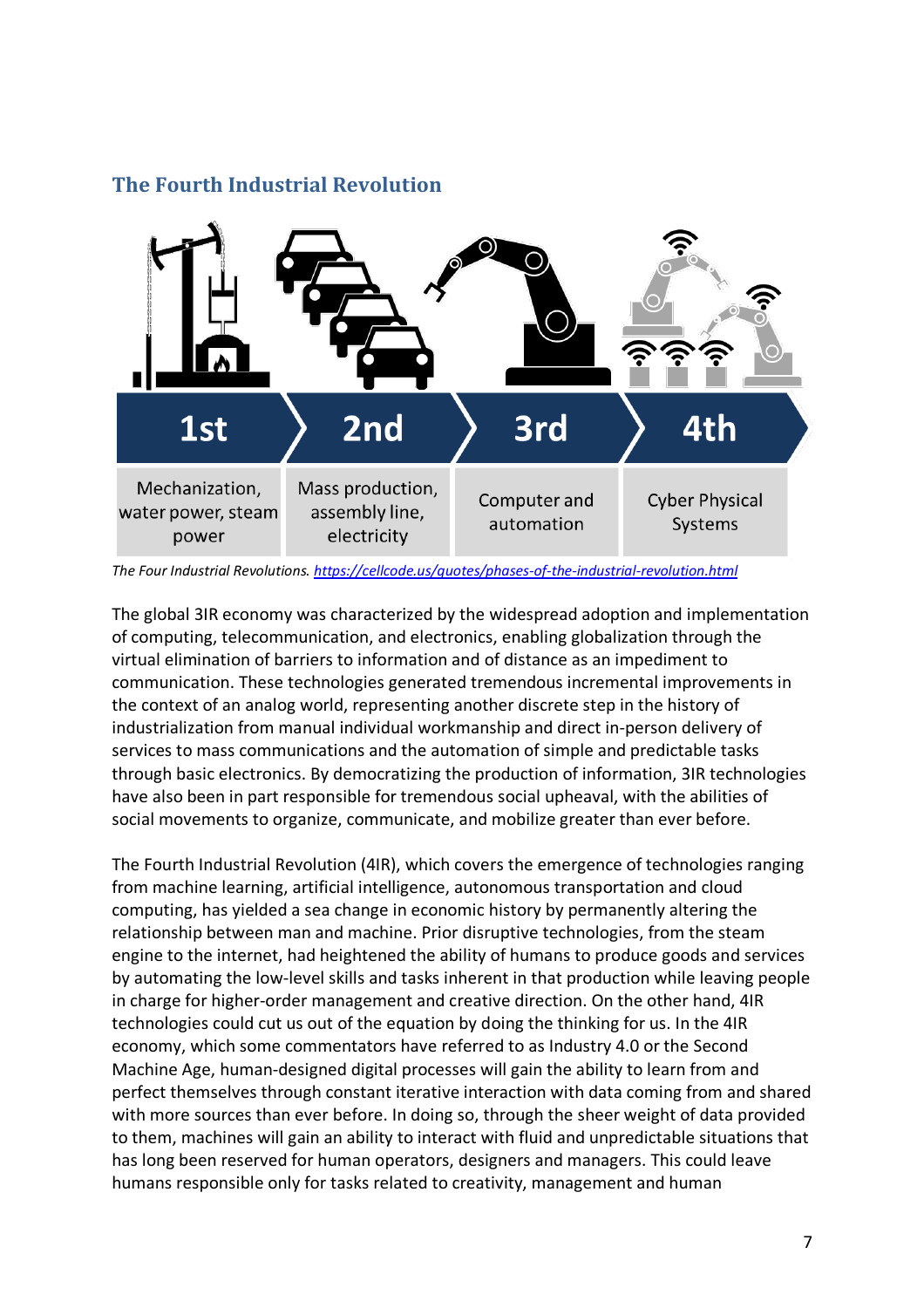interaction, with robots responsible for the rest. Depending on the sophistication of our algorithms, the distant future could see us cede even these quintessentially "human" roles. We find ourselves at the beginning of an age defined by a group of technologies with the same transformative potential as the wheel, the printing press, and the invention of electricity. Defining our relationship to them, and proactively responding to the changes in society and the economy that they will precipitate, is of paramount importance.

#### **Key Disruptive Technologies**

#### **Cloud Computing**

Data is the fuel for all digital processes, but especially for the autonomous algorithms of the future that would seek to operate based on their innate knowledge of their own environment. Accurately describing an environment to the degree that a machine will be able to interact with it not just passively, but actively, requires vast amounts of data. Three separate trends have converged to give machines the ability to interface with data, and therefore perform autonomous actions based on information about their environment, like never before.

First, the costs of data storage have dropped to the point where continuously evolving databases of information about our world can be maintained at nearly no cost. This was not always the case. At the dawn of the computer age and through the 1960s, binary information was stored on vacuum tubes which consumed tremendous amounts of power, frequently broke down, required entire rooms for proper storage, and whose storage capacity, for all that, was minimal. Yet the trajectory of the digital age has been one of exponential growth. Moore's Law, a 1965 theory proposing that the number of components per integrated circuit would double every ten years, has held true over the 55 years since its introduction. With the technological advances predicted by Moore's Law has come parallel increases in both processing power and storage capacity. Circuits today require less power, less space, and less time than ever to access the data contained within them. As transistors approach the size of an atom, physical constraints could cause Moore's Law to plateau. On the other hand, advances in Quantum Computing could also allow technology to transcend what are currently considered physical limitations.

The second trend has been the rise of so-called Big Data. Increasing processing power has allowed computers to package ever smaller and more discrete packets of information about every aspect of our environment, while decreasing storage costs have provided the means to store such vast and untargeted quantities of data. With increasingly sophisticated analytics, big data can comprise anything from audio, video, images, text, or sensor readings. Big data has turned creative and innovative processes on their heads. In the sciences, research in a pre-digital world meant proposing a hypothesis, then collecting the specific data necessary to confirm or reject that hypothesis. In other words, data was the constraint. When data about virtually any question is available at a moment's notice, our ability to interrogate our world instead becomes the constraint, meaning that the advancement of knowledge is no longer limited by limitations on the gathering of information, but instead by human ingenuity itself. In the optimistic case, big data provides the information foundation for next-generation translation software, prediction of natural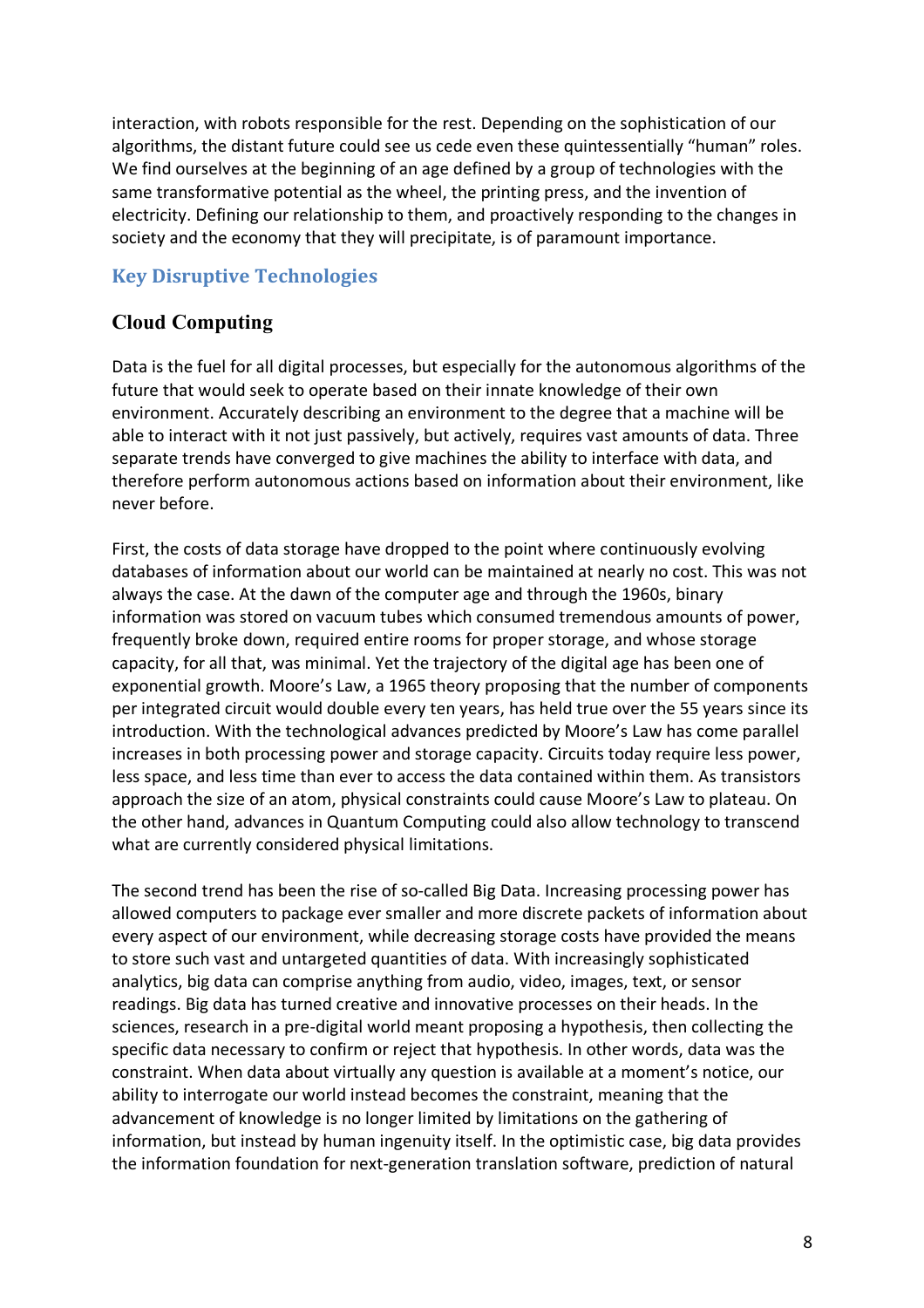disasters, and optimization of agriculture. Taking on a darker tinge, big data has also been used to track and target oppressed populations and manipulate elections. Regardless of the application, algorithms eat data for breakfast. Big data, provided it adheres to the three key criteria of volume (quantity of data generated and stored), velocity (rapid enough data generation to enable real-time analysis), and veracity (well-organized, quality data), can offer a solution to virtually any computational problem we can define.

Finally, big data and the internet have come together to make cloud computing viable. Traditionally, while the internet served as a place to browse and exchange information, most actual computing was done offline on local devices. This was the case not only because mass storage and access of data was expensive, but also because transmission of centrally stored data was too slow and costly to be practical. The fragmented digital ecosystem that resulted didn't just place the burden of data storage on end users; it also inhibited the coordination, synergies and economies of scale that have lately become the hallmark of digital technological advancement. Breakthroughs in digital transmission technology have lately made cloud computing not just viable, but the preferred choice for new applications of digital technology. The evolution from broadband to fiber networks has already made cloud computing through fixed internet infrastructure more complex, rapid and efficient than could ever be achieved on local networks. 4G and LTE have started to do the same for mobile networks. As 5G is implemented over the next decade, mobile internet will undergo the same type of revolution. Capable of transmitting up to 10 Gbit/second, more than 30 times faster than the best LTE networks, 5G will provide for effective real-time transmission of data, serving as the key enabling technology for the Internet of Things (IoT) as discussed below.

### **Cyber-Physical Systems**

In many ways, the advent of the Internet of Things is already upon us. Today, everything from our cars to our coffee makers can be outfitted with internet connectivity in order to improve their functionality in some way. These applications are currently most apparent in the domestic market. A navigation device can tap into the network to identify not just the best route to reach a destination, but also traffic along the way and real-time hazards and optimizations. Appliances can be synced up with users' mobile devices to reduce energy usage through remote management. Smart speakers can interpret users' voice commands to answer questions, perform requests, and even place orders.

In reality, the devices that comprise the Internet of Things are situated in an important transitional role. These devices use the technologies of the Third Industrial Revolution, namely electronics and limited automation, and while some of the more advanced examples represent software breakthroughs, few are examples of hardware breakthroughs. However, these simple devices are the early building blocks of a much more expansive and universal digital infrastructure which, in the relatively near future, will enable comprehensive digital interaction with our daily environments. In aggregate, IoT devices will erase a barrier between digital systems and physical infrastructure, a barrier which is arguably the boldest dividing line between the Third Industrial Revolution and the Fourth Industrial Revolution.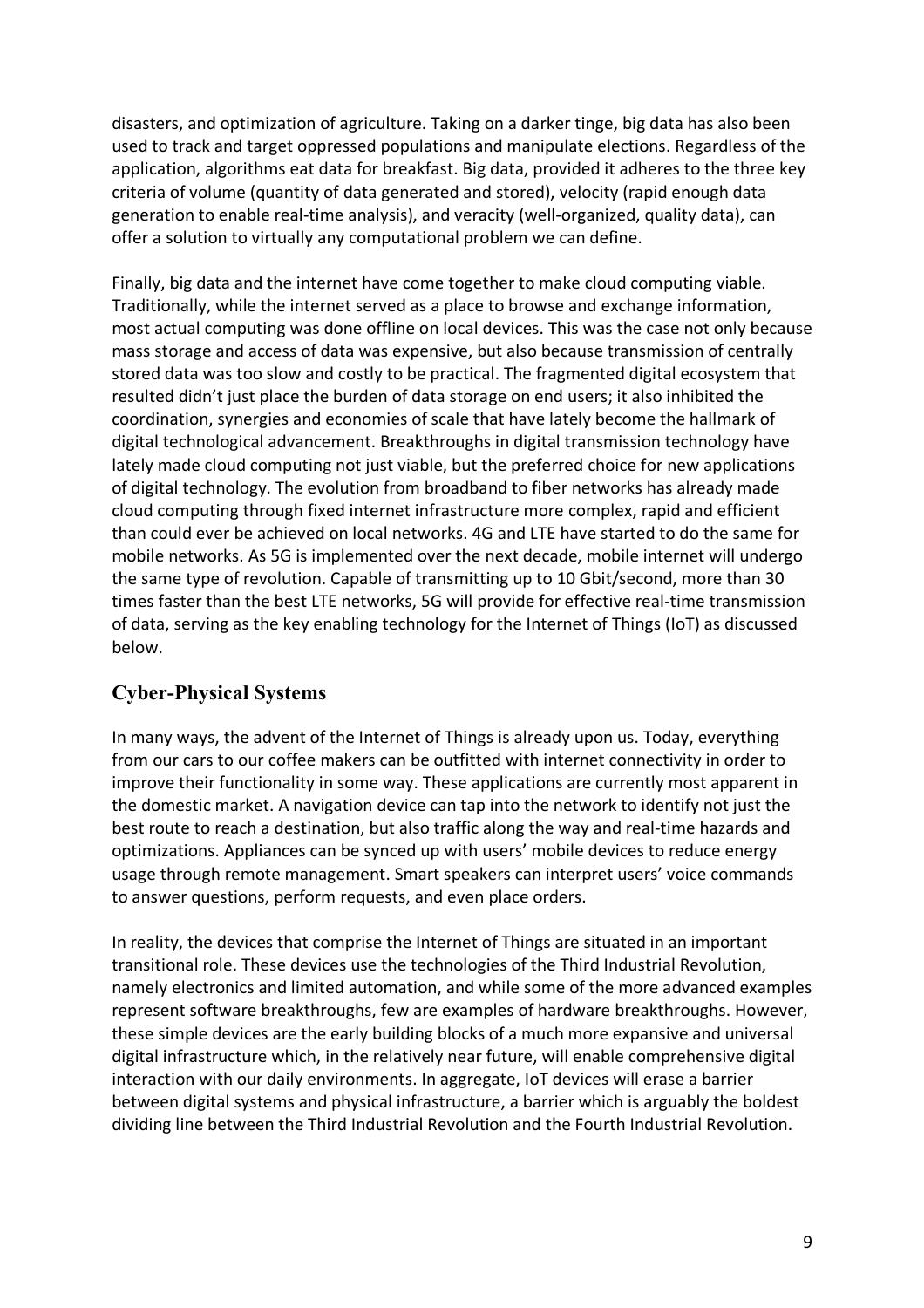This future is coming sooner than we think; by 2021, an estimated one million IoT devices will be purchased worldwide every hour.<sup>14</sup>

The new infrastructure and processes that will emerge from this transition can collectively be termed as cyber-physical systems. Cyber-physical systems apply algorithms, often autonomous or self-improving, to build a digital infrastructure out of the individual data contributions of individual IoT devices. The result is a coordinated ballet between automatic processes that, while fluidly adapting to the fluctuating needs of individual users, manages the demands placed on a system while continuously adapting and optimizing itself. If a selfdriving car is an IoT device, a cyber-physical system is a new cloud-based infrastructure that intelligently manages the flow of millions or even billions of vehicles every day in real time. Similar examples can be identified for smart utilities, medical monitoring, and supply chain management.15

## **Cognitive Computing**

Early computers were limited in the tasks they could perform by limited capacity for data storage and limited processing power for juggling the variables necessary to answer more complex questions. As hardware has evolved, these processing and storage constraints have receded. Cloud computing offers the prospect of removing them entirely, while big data, which forces us to rethink and expand our conception of what data even is, provides a world of information available for analysis. Thanks to the convergence of these trends, computers are increasingly able to solve the exponentially more complex problems that characterize and even mimic human cognition. This transition into cognitive computing, once universally implemented, could seal the world's entry into Industry 4.0. The applications of cognitive computing, which today range from natural language processing to object recognition, will only grow more sophisticated over time.

Modern cognitive computing applies a technique known as machine learning to design algorithms that attain the complexity required to respond to such complex challenges. Machine learning takes a step in a different direction than computer science as implemented in the 3IR. Historically, computer programs have been written as lists of specific, rigid instructions for machines to follow. In contrast, programs written using machine learning in mind use training data as an input which a computer imitates improvisationally while building a mathematical model to respond to a specified task, without having received specific instruction in that task beforehand. This process mimics the natural biological process of absorbing information, attempting to replicate these inputs ourselves, and making iterative improvements based on feedback about our performance until we are able to satisfactorily complete a task. More advanced applications of machine learning, such as artificial neural networks, further blur the line between the digital and the biological by communicating between nodes in the same matter as the neurons in the brain in order to perform even more complex processes. So-called "deep learning" goes further

 <sup>14</sup> https://www.forbes.com/sites/kinetica/2019/05/31/the-internet-of-things-is-powering-the-data-drivenfourth-industrial-revolution/#2c9a793824e8 15

https://www.academia.edu/23178627/Design\_Techniques\_and\_Applications\_of\_Cyber\_Physical\_Systems\_A **Survey**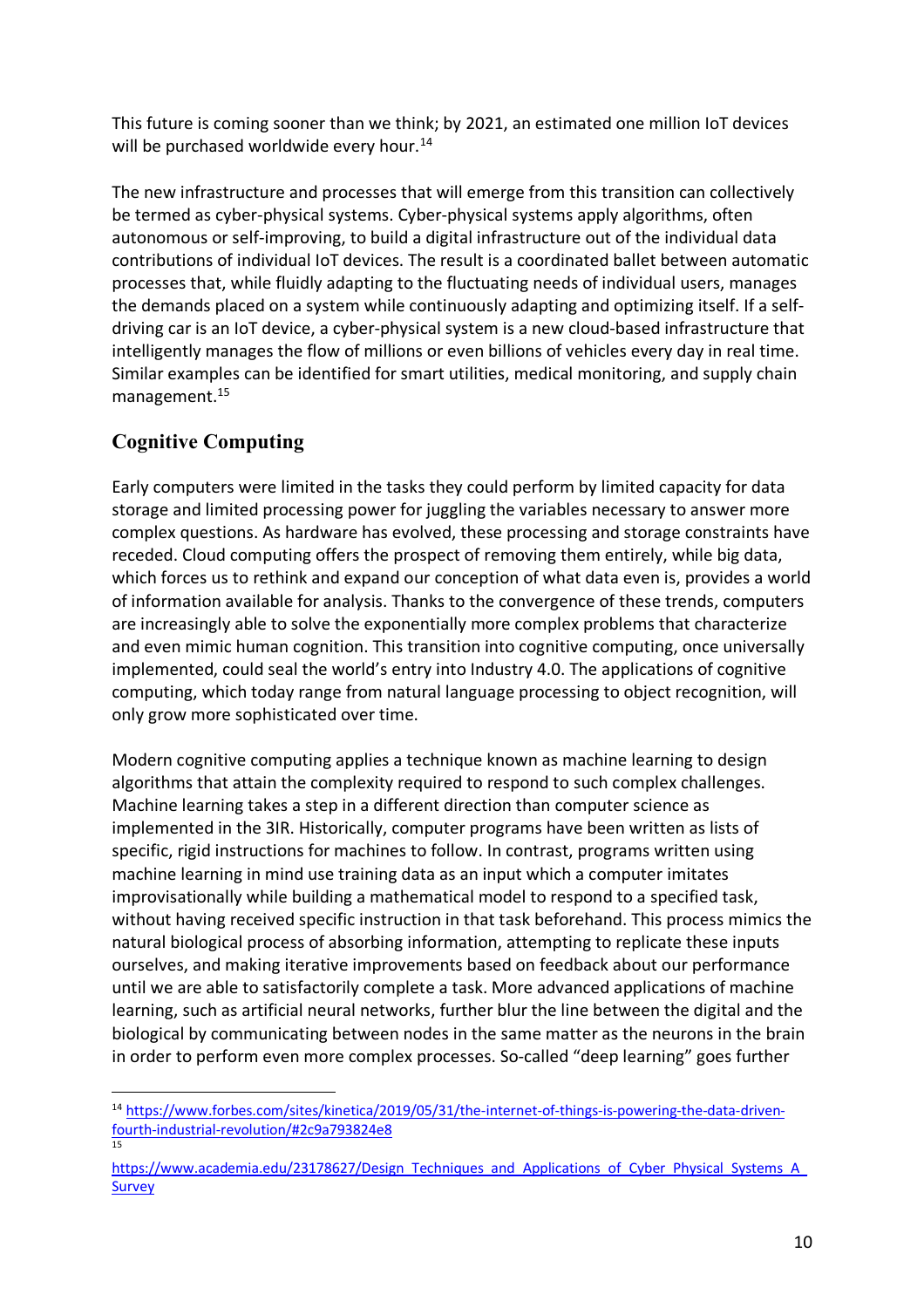down this pathway by explicitly modeling the function of the human brain to synthesize light and sound inputs into specific, concrete concepts.

## **Adapting to New Technologies**

Conventional wisdom dictates that automation itself is a threat to the future of work, but exactly what that automation involves is not clearly defined. Throughout the history of industrialization, machinery has been developed to supplement and increase the productivity of human labor. In the short-term, this creative destruction has inevitably led to social disruption and job loss. The invention of the automobile put the vast majority of carriage drivers out of business. While the term *computer* used to respond to human workers who performed repetitive mathematical tasks, it today refers to machines which can complete that job without step-by-step human involvement. In each of these cases, initial job losses were compensated for by global increases in productivity and a reskilling of the work force to adapt to the new labor market that more than made up for the initial negative shock. Why should we expect that the automation we experience in the present day be any different?

The answer is that automation as implemented today, in its most disruptive forms, exists along a spectrum that straddles the 3IR and 4IR. In all prior technological revolutions, including the 3IR, machines grew to perform specific tasks more efficiently than humans could. But humans, with our complex cognitive processes, creativity, and social intelligence, have always been able to retreat to a higher ground where technological progress elevated us, rather than displacing us, by providing room for us to perform different tasks that complemented the work of machines, rather than competing with them. With that being said, there are only so many discrete categories of tasks that are involved in work. As the tide of technological progress and automation continues to rise, mankind may soon find that it has no higher ground remaining to retreat to.

### **Vulnerability to Automation**

In an effort to identify the susceptibility of labor to automation, McKinsey Global Institute identified seven discrete categories of tasks which are performed in work, listed below.<sup>16</sup>

- 1. Managing and developing people
- 2. Applying expertise to decision-making, planning, and creative tasks
- 3. Interfacing with stakeholders
- 4. Unpredictable physical activities
- 5. Collecting data
- 6. Processing data
- 7. Predictable physical activities

16

https://www.mckinsey.com/~/media/mckinsey/featured%20insights/Digital%20Disruption/Harnessing%20aut omation%20for%20a%20future%20that%20works/MGI-A-future-that-works-Executive-summary.ashx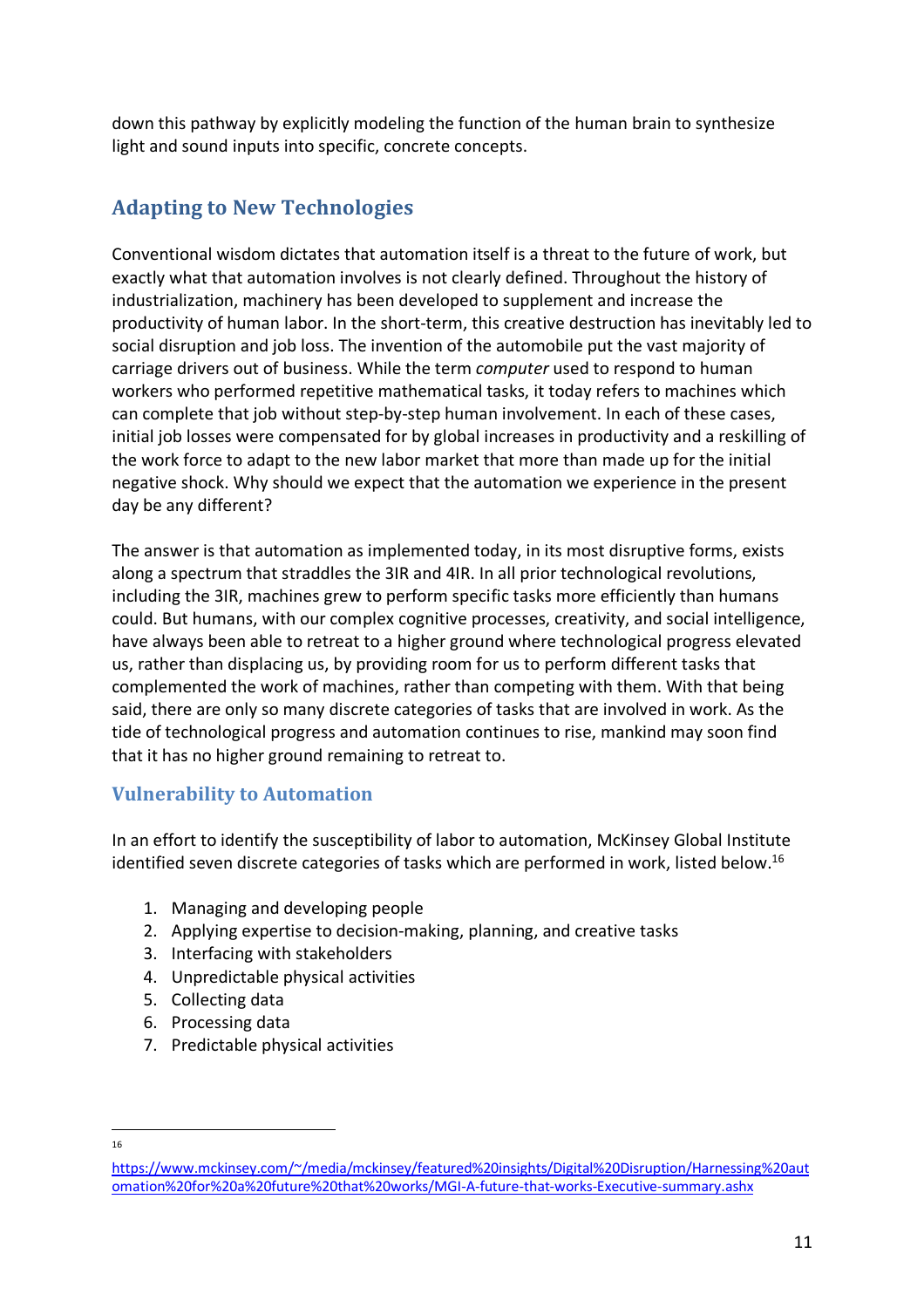MGI also estimated the automation potential of each task within the US workforce on the basis of adapting currently existing technologies. Unsurprisingly, the latter three tasks were the most automatable. In the predictable physical labor segment, a staggering 81% of time spent on work activities could be automated away by implementing technology that already exists.



*Automation potential by task in the US workforce. McKinsey Global Institute.*

Unsurprisingly, the tasks most vulnerable to automation are those that are the most rulebased. Automation in the 3IR focused on rule-based tasks because they carried lower levels of computational complexity. With these technologies having reached theoretical maturity, the only things standing in the way of automation for these jobs are economies of scale, policy barriers, and organization by workers. Economies of scale will provide greater advantage to automation as time goes on, and absent a protectionist push to keep automation out of these jobs that would disadvantage the sectors that try to hold back the tide, they will become largely automated in the near future.

A clear relationship exists between job tasks and automation potential, but this does not correspond to education requirements. This is because while certain tasks require humans to learn many discrete bits of information, they remain cognitively predictable enough for machines to easily perform the same work. The medical field is perhaps the best example of this misalignment between educational attainment and automation capacity. An aspiring doctor would have to train for years in medical school to qualify as a general practitioner, and years more to attain the qualifications necessary to issue diagnoses as a specialist. In contrast, all known data not just about a certain medical field, but also the raw digital data on every patient to have presented with specific illnesses, including nontraditional data such as medical imaging, can be fed into diagnostic programs that have just now started turning the corner to issue more reliable diagnoses than trained professionals. While humans still excel in the social aspects of medical care, such as bedside manner, medical professionals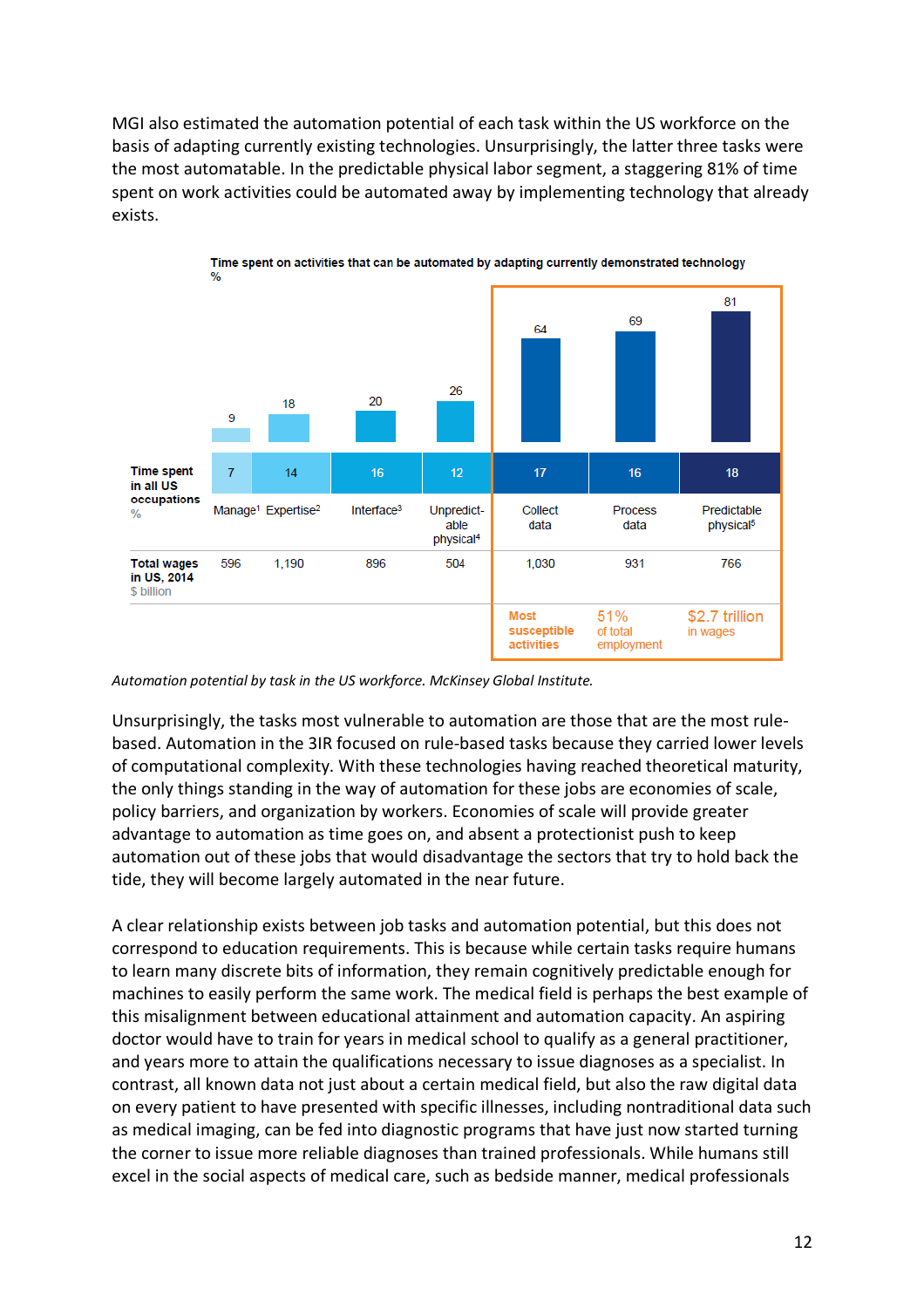could otherwise be automated out of existence within the not too distant future. As part of the same analysis, MGI also examined the vulnerability to automation of each sector within the United States, as portrayed below.



SOURCE: US Bureau of Labor Statistics; McKinsey Global Institute analysis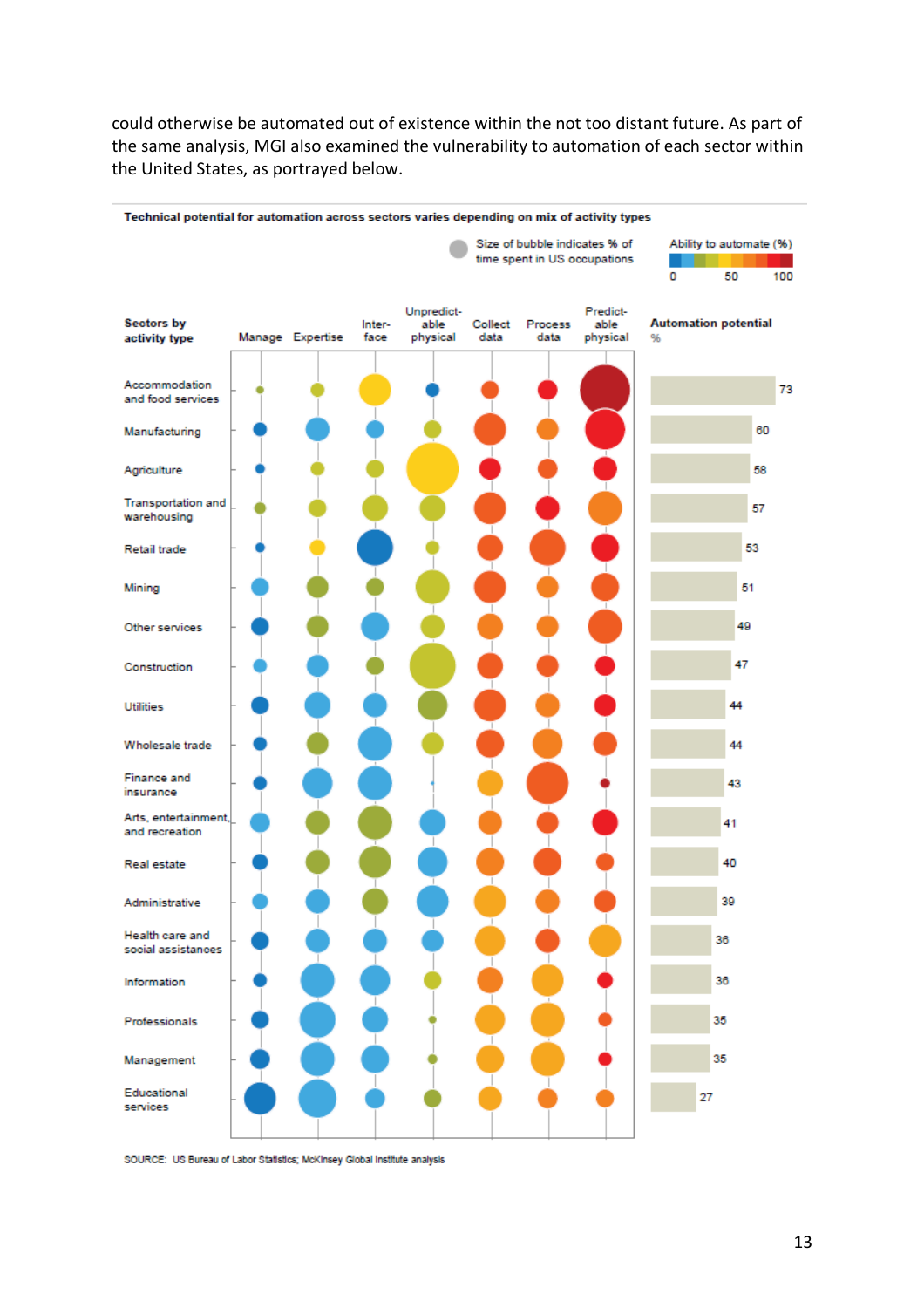The sectors most vulnerable to automation are the usual suspects: industries relying on less skilled labor that performs relatively routine tasks. However, some surprises lay further down the chart. Real estate and administrative work are perceived as professional sectors, and arts, entertainment, and recreation is seen as a highly human occupation. Yet these sectors could experience high levels of economic impact resulting from automation of professional expertise and interfacing with clients. The least automatable industries, management and educational services, are not coincidentally the sectors most reliant on individual human interaction and social intelligence.

#### **Adaptation in the Indian Context**



Technical automation potential is concentrated in countries with the largest populations and/or high wages Potential impact due to automation, adapting currently demonstrated technology (46 countries)



1 Pakistan, Bangladesh, Vietnam, and Iran are largest countries by population not included.<br>2 France, Germany, Italy, Spain, and the United Kingdom.

NOTE: Numbers may not sum due to rounding.

SOURCE: Oxford Economic Forecasts: Emsi database: US Bureau of Labor Statistics: Mckinsey Global Institute analysis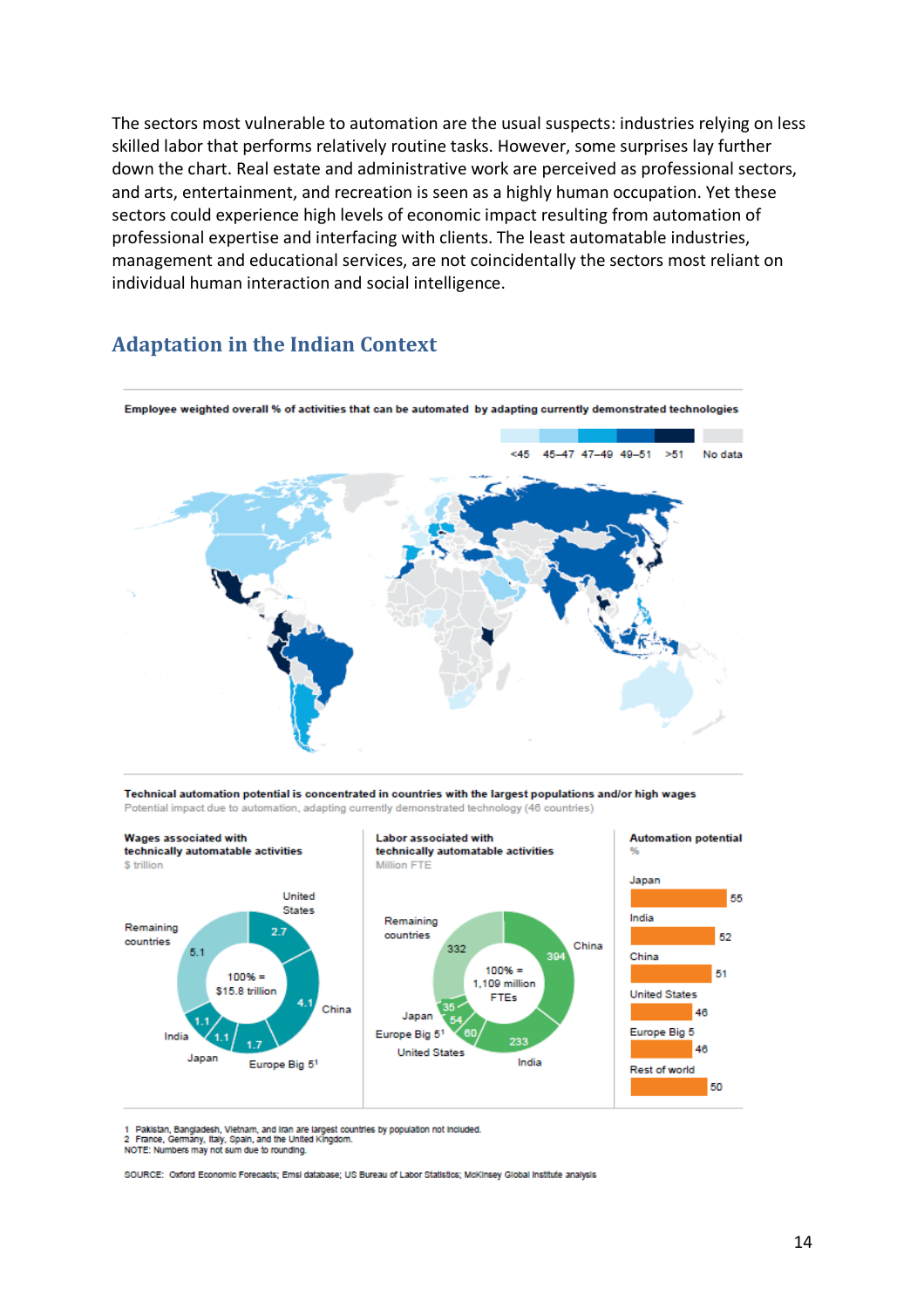In theory, India is as vulnerable to job loss from automation and other 4IR technologies as developed countries, if not more so. The same technologies exist and are available around the globe, so the same type of labor should be exposed to automation. Furthermore, India's workers engage in higher rates of the low-skill tasks that, although they do not correspond perfectly to automation potential, have demonstrated a reasonably high correlation. The MGI automation study pinned the automation potential of Indian labor at 52%, higher than the 46% rate in the US and one of the highest national rates recorded. In a country with such high population growth which is already failing to provide enough job opportunities to its restless youth, and which struggles with both formal and unmeasured unemployment, the prospect of such drastic future job losses should spell disaster.

But India is not a developed country. It does not face the same currents in the labor markets as developed countries, it has not achieved the same levels of technological penetration, and its workers are not as threatened by the arrival of automation as those in wealthier countries. India will still experience significant transitions as new technologies are implemented throughout its domestic market, generating new pressures and challenges which must be addressed through forward-looking, pragmatic policymaking. But in the near future, India does not face the catastrophic scenario of mass unemployment that one might fear.

#### **India's Business-As-Usual Trajectory**

In India, the key distinction that must be made is between automation potential and automation adoption. For the reasons outlined above, automation potential is quite high. However, automation adoption remains quite low. The main reason for this is that automation will only be adopted when it is not just viable, but also competitive with traditional labor. Outside of specific niche applications, this is not yet the case in India. Key enabling infrastructure necessary for the introduction of 4IR technologies remains lacking throughout much of India. Access to power and digital enabling infrastructure is frequently unreliable. In the unskilled sectors that comprise much of the Indian economy, such as the agriculture sector, labor costs remain so low as to make investments in costly technologies nonviable, especially given the predominance of unpredictable physical labor in these sectors, a relatively difficult and costly task to automate.

In some respects, investigating the potential for 4IR automation in the Indian context is a moot point when so much of the country has yet to complete its transition through the 3IR. In the agriculture and mining sectors, mechanization has experienced a steady rise, but enterprises within these sectors, especially smallholder farmers, are just now gaining the tools necessary to apply the available data to improve decision making about their own production.

So where is adoption of 4IR technology possible within the near future? Automation has already begun in the capital-rich manufacturing, financial and legal services, and IT sectors, which are consolidated enough and have the economic incentives necessary to support robust investments into new technologies. Beyond the narrow niches where 4IR adoption is viable, though, the best way to predict the future is to examine the correlation between the jobs associated with specific skill levels and their potential for automation.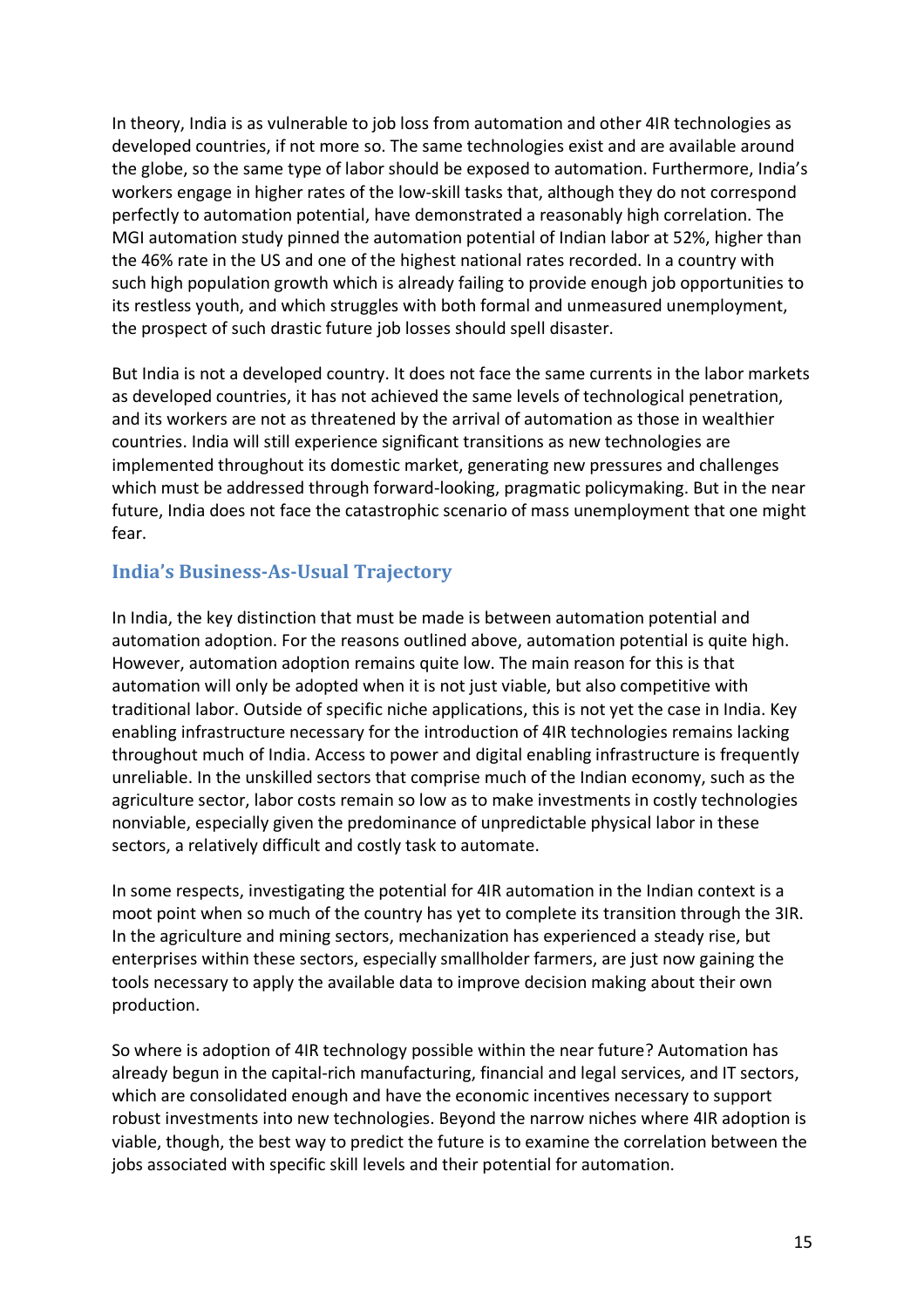

#### Future of jobs and its implications on Indian higher education

Source: The Federation of Indian Chambers of Commerce and Industry, November, 2016

#### **Formal Sector**

The least vulnerable jobs to automation in India given current wage, infrastructure, and capital availability conditions are the high-skill analytical positions which, in developed countries, have begun feeling the heat of 4IR technologies. The bottom of the job pyramid is engaged in the type of labor that is just non-routine and unpredictable enough to stave off automation through the near future, especially given the low earnings of these largely informal workers.

On the other hand, the low-middle skill jobs in the middle of the pyramid, held by cashiers, receptionists, legal aides and other office workers with routine jobs, are highly vulnerable to automation through widely available 3IR technologies. Critically, these jobs have served as a key pathway for youth in the unorganized sector to enter the middle class through formal labor with social protections. The elimination of this pathway could worsen the social instability resulting from a young, rapidly growing labor force already lacking prospects for decent work. The decline of low-medium skill employment has already begun, with the employment share for these occupations dropping from 76.5% in 1993-4 to 70.2% in 2011- 12 and the wage share likewise dropping from 70% to 59.4% over the same period.<sup>17</sup> Manufacturing, the sector most exposed to automation of middle-skill jobs, led this decline, and other exposed sectors such as IT are likely to follow to the detriment of India's aspirational poor. For the 40% of New Delhi's youth population aiming to become software engineers, now would be a good time to consider rethinking their career plans.<sup>18</sup>

#### **Informal Sector**

 <sup>17</sup> https://think-asia.org/bitstream/handle/11540/7025/Working\_Paper\_334.pdf?sequence=1

<sup>18</sup> https://economictimes.indiatimes.com/jobs/about-39-of-youth-in-ncr-aspire-to-become-softwareengineers-survey/articleshow/57518235.cms.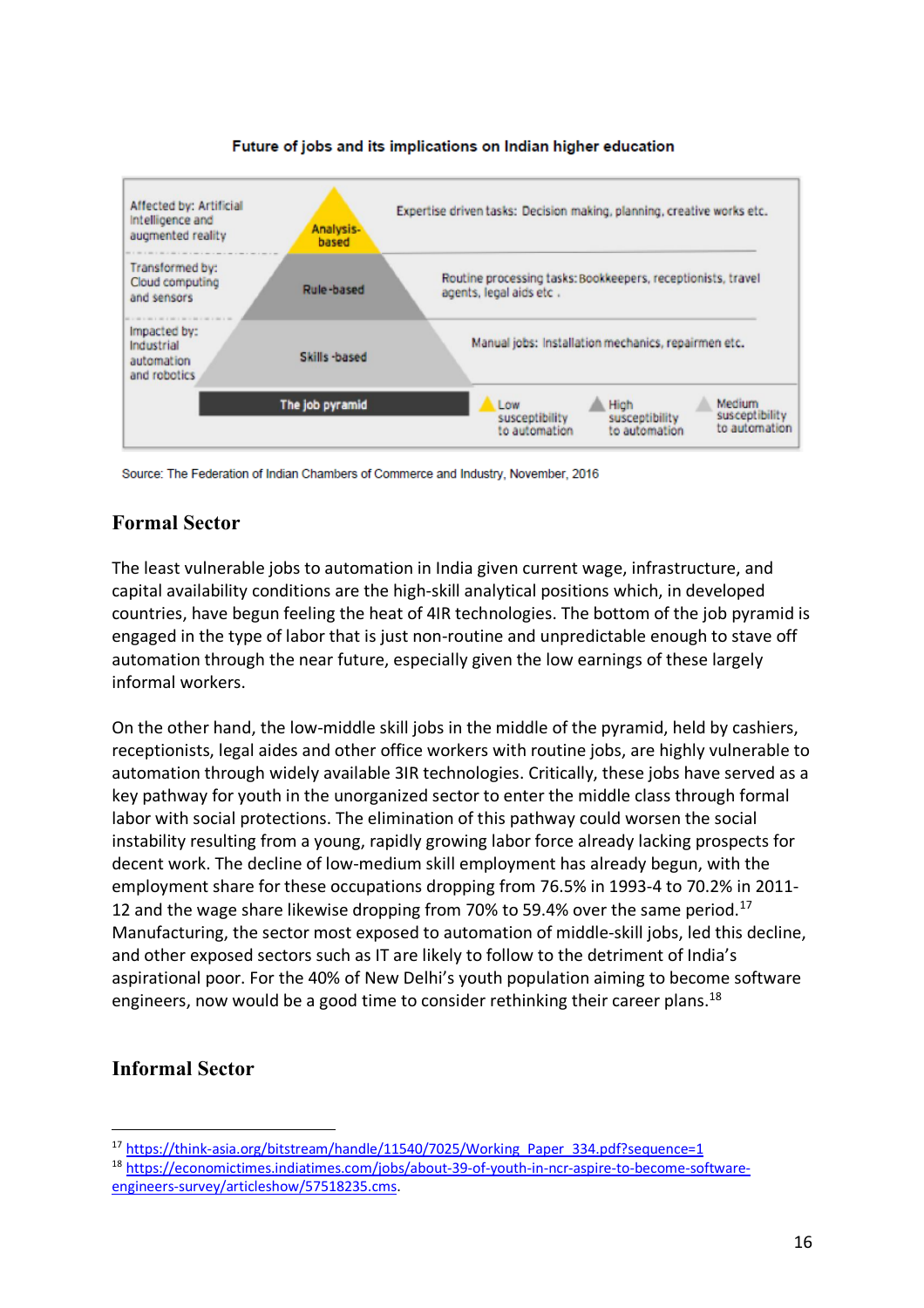3IR automation within the middle-skill jobs that traditionally help Indians chart a path into the middle class poses a serious threat to economic opportunity and generational social mobility. But with that being said, the sectors with the highest anticipated rates of adoption are not major employers in the overall economy, so the impact on workforce participation will be minimal. For the 80% of the Indian workforce in the informal sector, experiencing low wages, poor working conditions, and lack of formal social protections in their largely unskilled employment, automation is not the most relevant facet of the future of work. Instead, the rise of the on-demand platform economy, backed by the emergence of 3IR mobile technology, is what these workers should be paying attention to.

By 2020, India is expected to become one of the global leaders in the platform economy, accompanied by the United States and China. The reasons for this are threefold. First, a rapidly expanding and technologically literate urban consumer class is increasingly demonstrating preferences for ordering goods through the on-demand economy. Second, contract labor is on the rise in relation to wage work as a cheaper and more fluid alternative allowing employers to shift employees according to need while evading responsibility for providing fringe benefits. Finally, the platform economy offers inroads for isolated and excluded groups, such as recent migrants and women, to land more meaningful economic opportunities.

Yet the digital gig economy, just like in the developed world, is a mixed blessing. Certainly, for the vast majority of informal workers likely to participate in it, it's an improvement over the status quo. Informal workers can already be seen as participating in a type of gig economy where no job is secure, multiple opportunities must be chased at once to earn a living, and formal social protections are nonexistent. Independent contractors working on digital platforms will gain some of the benefits of formalization they would otherwise completely lose out on, such as access to banking and flexible hours. Yet the innate lack of transparency and power imbalance between employer and employee embodied in the platform economy results in unfair and often manipulative contract systems that effectively replicate the precariousness of unorganized labor.

Just as ICT tools have been used to reproduce the injustices of India's labor market, the same tools can be used to organize employees and bargain for working conditions that more closely resemble a decent job. Platforms can aggregate contractors both within and across various service providers to form communities with potential to engage in collective bargaining. User data made available on these same platforms can reinforce bargaining efforts by adding to the transparency that can aid in negotiations for fair pay. But for more structural reforms that will prevent the platform economy from becoming another manifestation of India's dual economy, policy interventions will have to take place to secure formal benefits, social protections, and job security.

#### **Policy Recommendations**

#### **Formal Protections in the Digital Economy**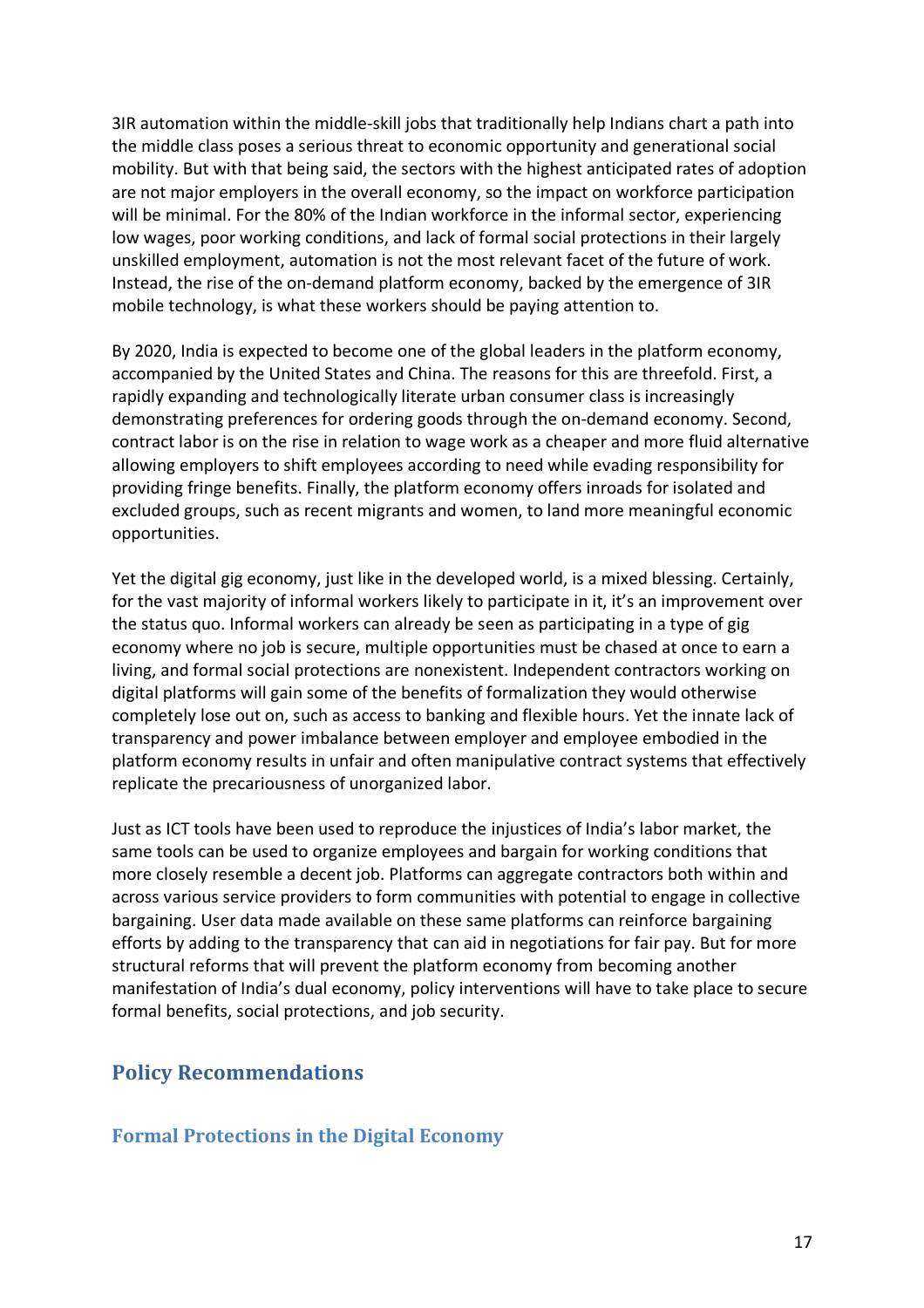The platform economy which India's informal urban workforce increasingly participates in certainly represents an incremental improvement over the complete insecurity of unorganized work, but workers in the gig economy are still far from engaging in the kind of decent work promised in Sustainable Development Goal 8. Workers for these platforms are overwhelmingly not accustomed to the protections they have a right to, having come from the informal sector, but since the platforms themselves operate entirely within the formal sector, the government has no excuse not to develop new regulations to enforce improved working conditions in the evolving digital economy. Required policy measures include access to formal social protections like the Provident Fund, collective bargaining rights, grievance mechanisms, and contract and pay transparency. Platform workers can kickstart this advocacy process by leveraging ICT themselves to organize, share information and complaints, and begin the process of collective bargaining. If such efforts are successful, the platform economy should be encouraged to expand and more thoroughly formalize the unorganized sector.

### **Redistribution of Technological Gains**

The digital revolution has been and will continue to be responsible for rapid productivity gains and explosive earnings growth for the owners of the technologies in question. Without proactive, assertive and conscious policymaking, though, these gains will not be shared with the rest of an already highly unequal society. If these gains are shared inclusively, they could finance sweeping social programs such as universal basic income, free universal healthcare, and expanded higher education to both improve the welfare of the general population and to increase the average Indian's likelihood of participating in the new economy. Notable international proposals for redistributing technological gains have included Bill Gates' robot tax and redistributing employment itself by limiting weekly hours per employee.<sup>19</sup> The most probable current approach in India is NITI Aayog's proposed labor utilization fund, which would issue grants to increase workforce skill levels and competitiveness to businesses considering automation.20

#### **Re-Skilling and Up-Skilling**

Skilling initiatives are the classic response in developed nations to industries facing disruption or displacement, and they have their place for younger workers who have not tied their identity and sense of self-worth to their specific job in the way that older workers often do.<sup>21</sup> Yet a single pass is insufficient, given the continuous disruptions that will take place as 3IR and later 4IR technologies fully take hold in India. Young people entering the workforce today are likely to work for as many employers as their parents held job titles, meaning that incubating a culture of self-improvement and lifelong learning is critical for mitigating the inevitable turmoil from these disruptions. Education initiatives should be expanded to be made accessible to not just youth, but also adults of all ages who could potentially engage in the workforce. As 4IR technologies make specific job tasks obsolete

<sup>&</sup>lt;sup>19</sup> Pedro S. Rapaso and Jan C. Our Van. 2008. "How working time reduction affects employment and earnings." *Institute for the Study of Labour, September, 2008.*

<sup>20</sup> http://www.livemint.com/Politics/X02BkYjgt76mstRasNrEiI/NITI-Aayog-proposes-scheme-for-saving-jobsfrom-automation.html

<sup>&</sup>lt;sup>21</sup> https://www.economist.com/special-report/2017/01/12/retraining-low-skilled-workers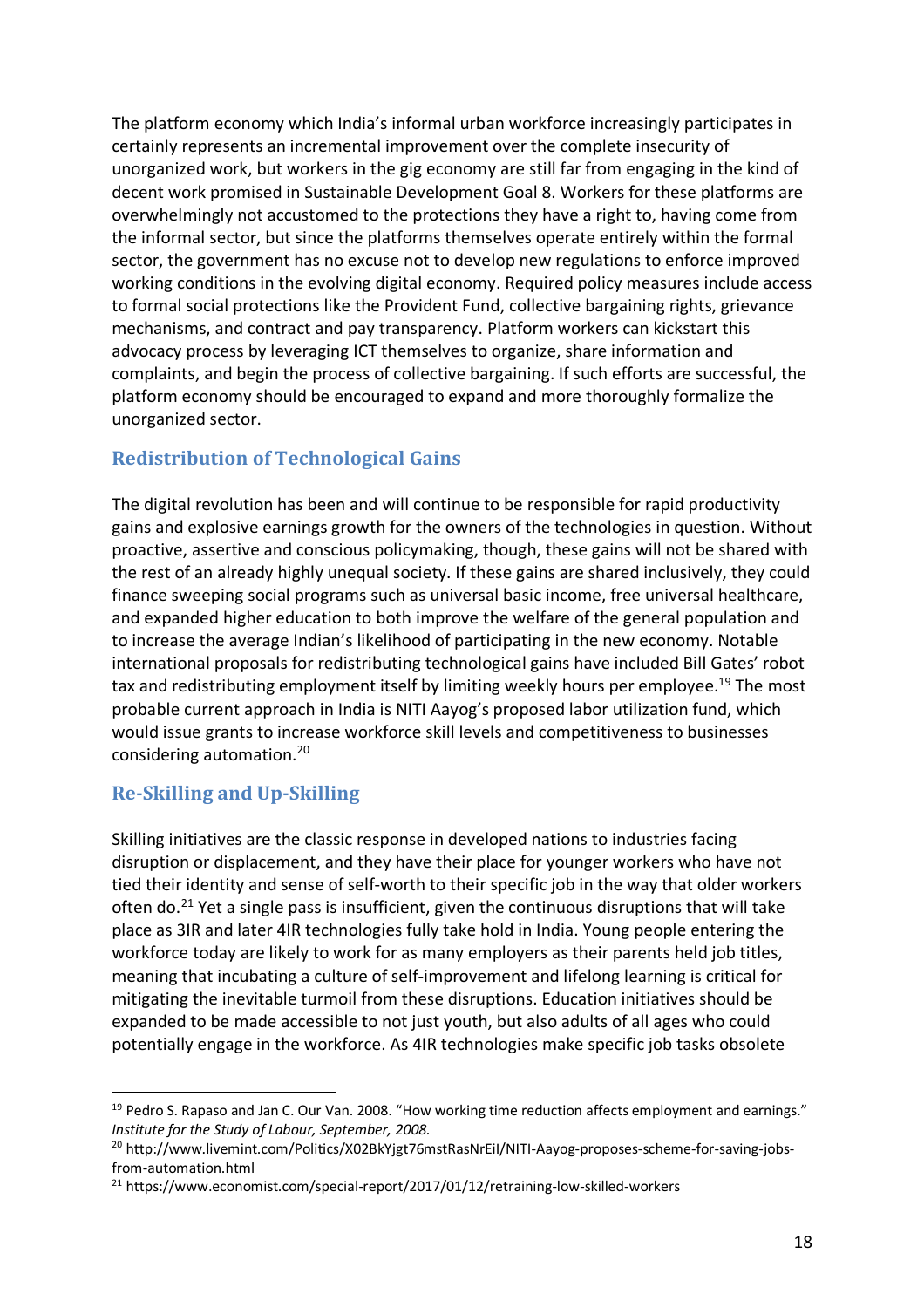over the medium to long term, education efforts should focus on creativity, critical thinking, problem solving, and interpersonal management, the skills most resistant to automation.

#### **Management of Technological Trajectories**

The free market has been the main driver of automation and 4IR innovation, but it can not be expected to innovate technologies to address India's most challenging and intractable development challenges. Not applying the immense energy and potential of a new Industrial Revolution to bend India's development trajectory would be a tragic waste. Fortunately, policy can play a role in shaping these incentives. Policies have already been rolled out to support 4IR adoption in the health, agriculture and education sectors. These efforts can be improved upon by expanding them from individual patchwork solutions into a mutually reinforcing experimental network that learns proactively and takes the lead in establishing the foundations of a hard and soft digital infrastructure. Through a comprehensive approach that implements 4IR best practices, as identified through thorough experimentation in the field, across all domains of sustainable development, India can leverage the new technological revolution not to divide its population, but to ensure an inclusive society for all.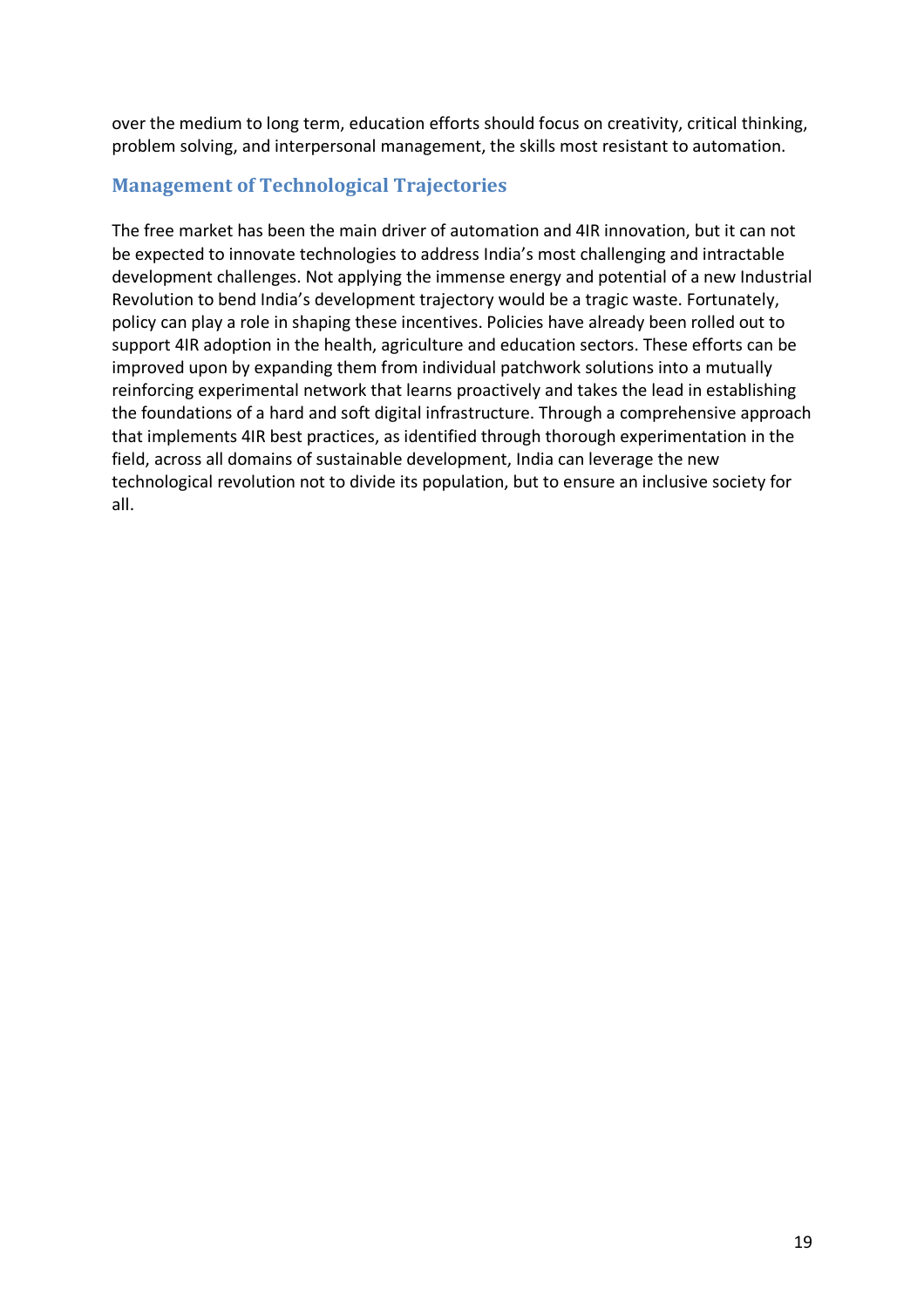## **References**

Bajpai et al. "Global Services Sourcing: Issues of Cost and Quality." Columbia University Earth Institute, 2004. https://academiccommons.columbia.edu/doi/10.7916/D8H1319M

Bhattacharya, Arindam and Bijapurkar, Aparna. "India: Growth and Jobs in the New Globalization." BCG, March 2017. https://media-publications.bcg.com/BCG-CII-India-Futureof-Jobs-Mar-2017.pdf

Chang, Jae-Hee and Huynh, Phu."ASEAN in Transformation: The Future of Jobs at Risk of Automation." International Labor Organization. https://www.ilo.org/wcmsp5/groups/public/---ed\_dialogue/-- act\_emp/documents/publication/wcms\_579554.pdf

Ernst et al. "The Economics of Artificial Intelligence: Implications for the Future of Work." Future of Work Research Paper Series. International Labor Organization, 2018. https://www.ilo.org/wcmsp5/groups/public/---dgreports/-- cabinet/documents/publication/wcms\_647306.pdf

Ghose, Ajit K. "India Employment Report, 2016." Institute for Human Development. http://www.ihdindia.org/sarnet/books/IEG\_2016\_ES.pdf

Ilavarasan, Vigneswara. "Automation and Workforce in India: Terrible Consequences or Impossible?" IDRC, December 2017. https://fowigs.net/wpcontent/uploads/2017/12/Capitulo3.pdf

"India's Income Inequality has Doubled in 20 Years." Times of India. December 7, 2011. https://timesofindia.indiatimes.com/india/Indias-income-inequality-has-doubled-in-20 years/articleshow/11012855.cms

Manyika et al. "A Future that Works: Automation, Employment and Productivity." McKinsey Global Institute, January 2017.

https://www.mckinsey.com/~/media/mckinsey/featured%20insights/Digital%20Disruption/ Harnessing%20automation%20for%20a%20future%20that%20works/MGI-A-future-thatworks-Executive-summary.ashx

Nayak, Gayatri. "When 47 Tonnes of Gold was in the Middle of the Road." Economic Times. July 5, 2017. https://economictimes.indiatimes.com/news/economy/finance/when-47 tonnes-of-gold-was-in-the-middle-of-road/articleshow/59447917.cms

NITI Aayog. "National Strategy for Artificial Intelligence, Discussion Paper." June 2018. https://niti.gov.in/writereaddata/files/document\_publication/NationalStrategy-for-AI-Discussion-Paper.pdf?utm\_source=hrintelligencer

Tandem Research. "Emerging Technologies and the Future of Work in India." International Labor Organization, June 2018. https://www.ilo.org/wcmsp5/groups/public/---asia/---robangkok/---sro-new\_delhi/documents/publication/wcms\_631296.pdf